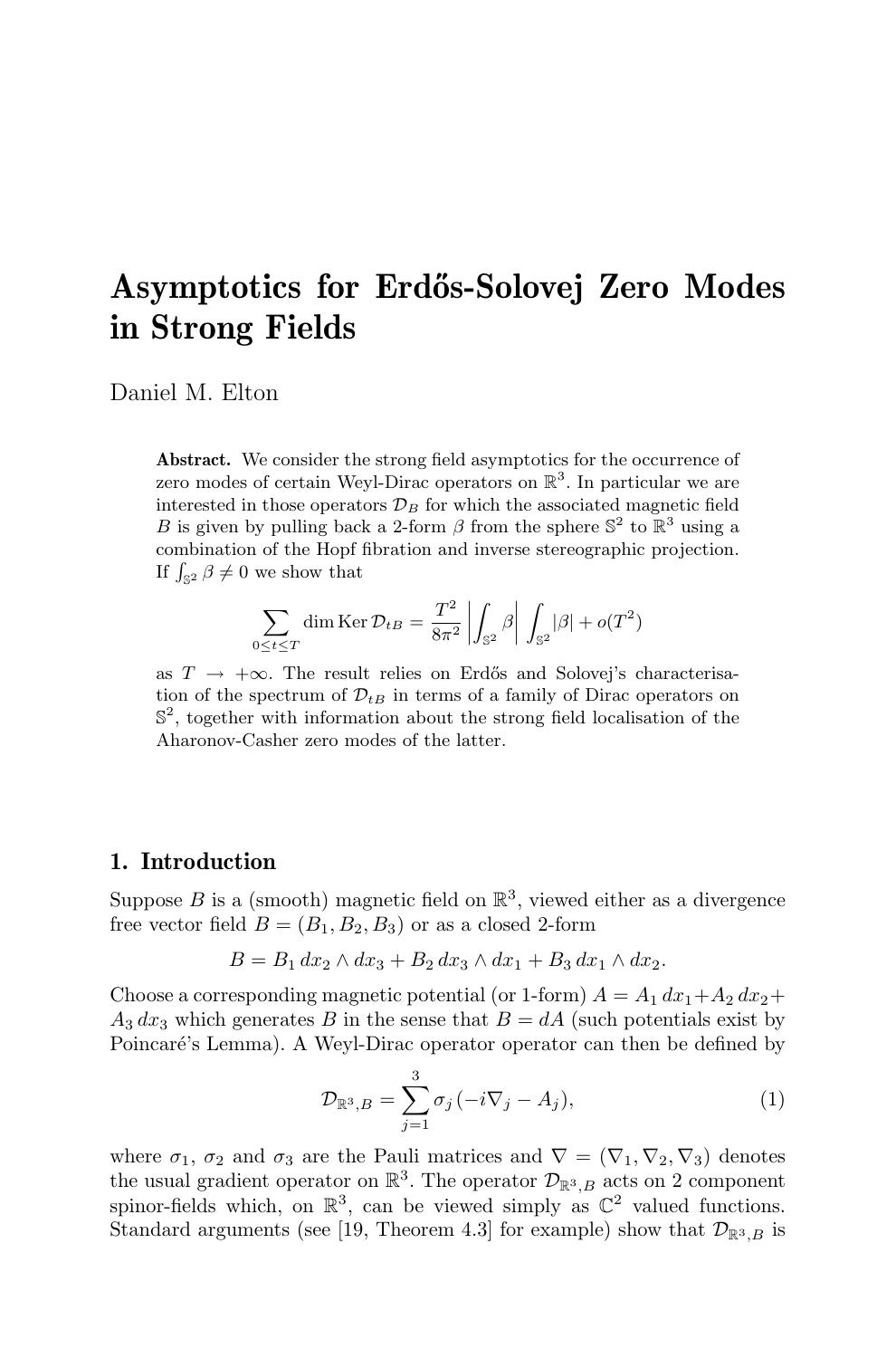essentially self-adjoint on  $\mathbb{C}_0^{\infty}$ . We also use  $\mathcal{D}_{\mathbb{R}^3,B}$  to denote the corresponding closure which is an unbounded self-adjoint operator on  $L^2(\mathbb{R}^3, \mathbb{C}^2)$ .

We are interested in the question of when 0 is an eigenvalue of  $\mathcal{D}_{\mathbb{R}^3,B}$ or, equivalently, of determining when  $\mathcal{D}_{\mathbb{R}^3,B}$  has a non-trivial kernel.

**Definition.** Any eigenfunction of  $\mathcal{D}_{\mathbb{R}^3,B}$  corresponding to 0 is called a zero mode.

**Remark.** The potential A (and hence the operator  $\mathcal{D}_{\mathbb{R}^3,B}$ ) is not uniquely determined by B. However if  $dA = B = dA'$  then  $A - A' = d\phi$  for some  $\phi \in \mathcal{A}$  $C^{\infty}(\mathbb{R}^{3})$  (using Poincaré's Lemma). Multiplication by  $e^{i\phi}$  then establishes a unitary equivalence between the operators  $\mathcal{D}_{\mathbb{R}^3,B}$  defined using the potentials A and A'. It follows that spectral properties of  $\mathcal{D}_{\mathbb{R}^3,B}$ , and in particular the existence of zero modes, depend only on B.

Zero modes have been studied in a number of contexts in mathematical physics including the stability of matter ([13], [17]) and chiral gauge theories  $([1], [2])$ . Most early work concentrated on the construction of explicit examples, including the original example ([17]), examples with arbitrary multiplicity  $([2])$ , compact support  $([6])$  and a certain rotational type of symmetry ([10]; further details below). Some subsequent work moved toward studying the set of all zero mode producing fields (or potentials) within a given class; in particular, this set is nowhere dense ([4], [5]) and is generically a co-dimension 1 sub-manifold ([7]; slightly different classes of potentials were considered in these works).

To further our understanding of which fields produce zero modes it is reasonable to consider the problem in various asymptotic regimes. We focus on the strong field regime (which, via a simple rescaling of the zero mode equation, is equivalent to the semi-classical regime). For a fixed field  $B$  define a counting function  $N_B$  by

$$
\mathsf{N}_B(T)=\sum_{0\leq t\leq T}\dim \operatorname{Ker}\mathcal{D}_{\mathbb{R}^3,tB}
$$

for any  $T \in \mathbb{R}^+$ . The behaviour of  $N_B(T)$  as  $T \to +\infty$  is more regular than that of dim Ker  $\mathcal{D}_{\mathbb{R}^3,tB}$  and clearly gives information about the occurrence of zero modes for strong fields.

In [9] an upper bound of the form  $\mathsf{N}_B(T) \leq C ||A||_{L^3}^3 T^3$  was obtained, valid for any  $T \geq 0$  and potential  $A \in L^3$  (with  $B = dA$ ). The purpose of the present work is to determine the precise leading order asymptotic behaviour of  $N_B(T)$  as  $T \to +\infty$  for a large class of symmetric magnetic fields first considered in [10]. Before defining this class we need to introduce some supporting ideas and notation.

Let  $\Omega^2(\mathbb{S}^2)$  denote the set of 2-forms on  $\mathbb{S}^2$  and let  $\mathbf{v}_{\mathbb{S}^2} \in \Omega^2(\mathbb{S}^2)$  denote the standard volume 2-form. Any  $\beta \in \Omega^2(\mathbb{S}^2)$  can then be written as  $\beta = f_{\mathbf{V}_{\mathbb{S}^2}}$ for a unique  $f \in C^{\infty}(\mathbb{S}^2)$ . The *flux* of  $\beta$  is defined to be

$$
\Phi(\beta) = \frac{1}{2\pi} \int_{\mathbb{S}^2} \beta = \frac{1}{2\pi} \int_{\mathbb{S}^2} f \mathbf{v}_{\mathbb{S}^2}.
$$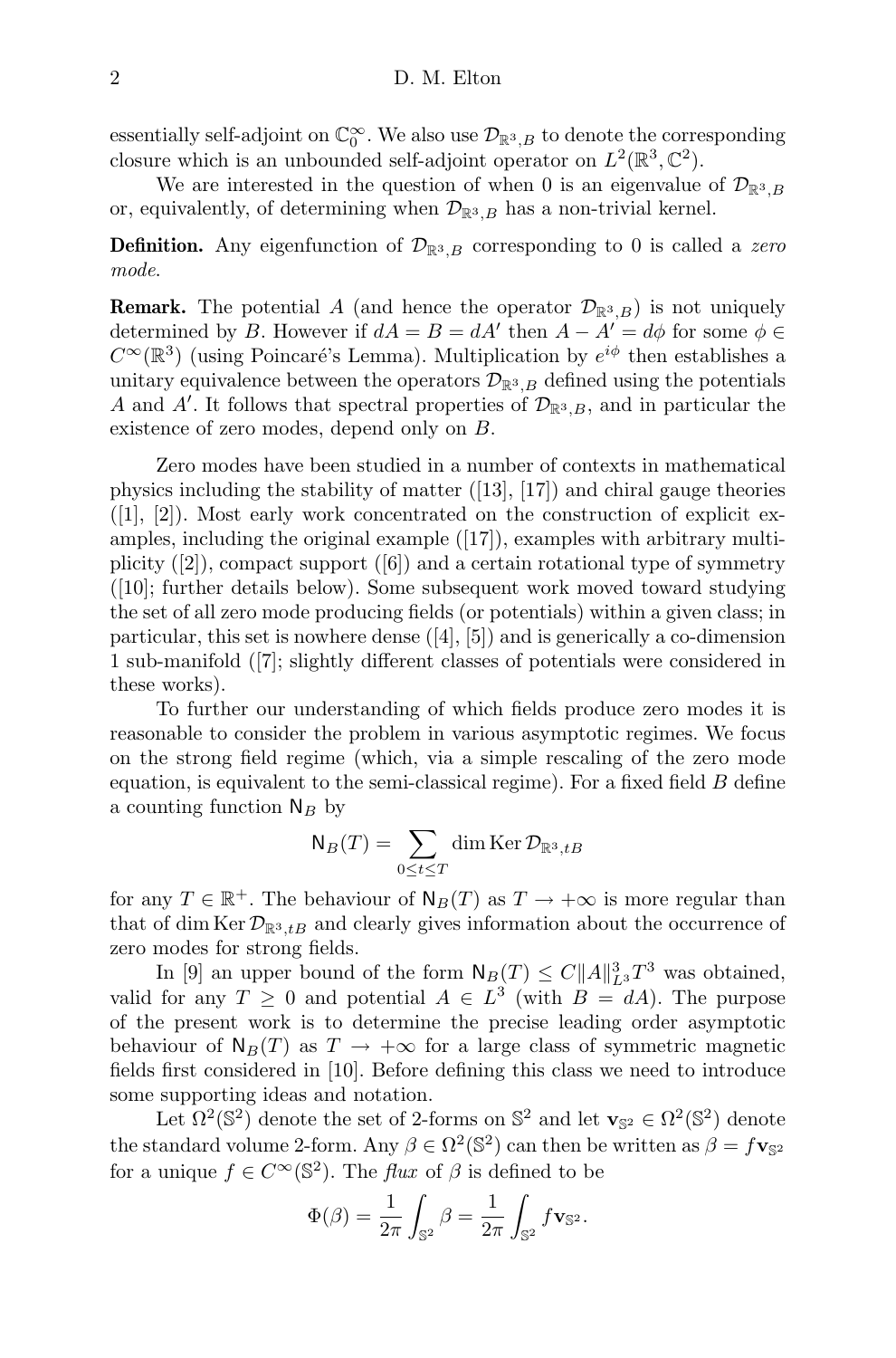We use | $\beta$ | to denote the (not necessarily smooth) 2-form  $|f|_{\mathbf{V}_{\mathbb{S}^2}}$ .

**Definition.** Let  $h: \mathbb{S}^3 \to \mathbb{S}^2$  and  $\pi: \mathbb{S}^3 \setminus \{(0,0,0,-1)\} \to \mathbb{R}^3$  denote the Hopf fibration and stereographic projection respectively. Set

$$
\mathcal{B}'_{\text{ES}} = \left\{ (\pi^{-1})^* h^* \beta : \beta \in \Omega^2(\mathbb{S}^2), \ \Phi(\beta) \neq 0 \right\}
$$

(where  $*$  denotes pullback). Define  $\mathcal{B}_{\text{ES}}$  similarly except without the condition  $\Phi(\beta) \neq 0.$ 

Elements of  $\mathcal{B}_{ES}$  are closed 2-forms on  $\mathbb{R}^3$  and can thus be viewed as magnetic fields (note that, all 2-forms on  $\mathbb{S}^2$  are closed). Furthermore fields  $B \in \mathcal{B}_{\text{ES}}$  are smooth and satisfy bounds of the form  $|B(x)| = O(|x|^{-4})$ as  $|x| \to \infty$ , while it is always possible to find a smooth potential A with  $B = dA$  which satisfies bounds of the form  $|A(x)| = O(|x|^{-3})$  as  $|x| \to \infty$ . It follows that fields in  $\mathcal{B}_{ES}$  (and their associated potentials) fall into the classes considered in [4], [5] and [7].

Our main result is the following.

## **Theorem 1.1.** Let  $B \in \mathcal{B}_{ES}'$  with  $B = (\pi^{-1})^* h^* \beta$  for  $\beta \in \Omega^2(\mathbb{S}^2)$ . Then  $N_B(T) = \frac{1}{2} |\Phi(\beta)| |\Phi(|\beta|) T^2 + o(T^2) \quad \text{as } T \to +\infty.$  (2)

The lower asymptotic bound in (2), together with the explicit form of  $N_B(T)$  for the special case of the "constant" field  $\beta = \mathbf{v}_{\mathbb{S}^2}$ , were obtained in [18]. It is also clear where the argument for the upper bound in [9] may gain an order in T, although it remains unclear whether the  $O(T^3)$  upper bound might yet be sharp for some magnetic field B.

Fields in  $\mathcal{B}_{ES}$  are invariant under the symmetry of  $\mathbb{R}^3$  induced by the rotation of  $\mathbb{S}^3$  along the  $\mathbb{S}^1$  fibres of the Hopf fibration. The main work in [10] is to show how this symmetry can be used to express the spectrum of  $\mathcal{D}_{\mathbb{R}^3,tB}$ in terms of the spectra of a family of Dirac operators on  $\mathbb{S}^2$  (see Section 3 for further details). To calculate  $N_B(T)$  we need to consider eigenvalues of the latter with modulus up to 1/4. Aharonov-Casher zero modes (see Theorem 2.1) correspond to an eigenvalue of 0 and contribute  $\frac{1}{2}|\Phi(\beta)|^2$  to the leading order coefficient on the right hand side of (2); when  $\beta$  has a variable sign the remaining part of this coefficient comes from "approximate zero modes" which arise from the localising effects of strong fields (see Section 4 for further details).

This paper is organised as follows. Some background on Dirac operators on S 2 is outlined in Section 2 while the key results we require from [10] are stated at the start of Section 3. The proof of Theorem 1.1 is then reduced to determining the large  $k$  asymptotics of a spectral quantity  $\mathsf{N}_{B}^{(k)}$  relating to a family of Dirac operators on  $\mathbb{S}^2$ ; see (7) and Theorem 3.3.

The relatively straightforward lower bound in Theorem 3.3 is covered in Section 4. Necessary information about the asymptotic number of approximate zero modes for Dirac operators on  $\mathbb{S}^2$  is given in Theorem 4.1 and justified in Section 8 using equivalent results for the plane (from [8]). Section 4 concludes with further estimates relating to approximate zero modes; some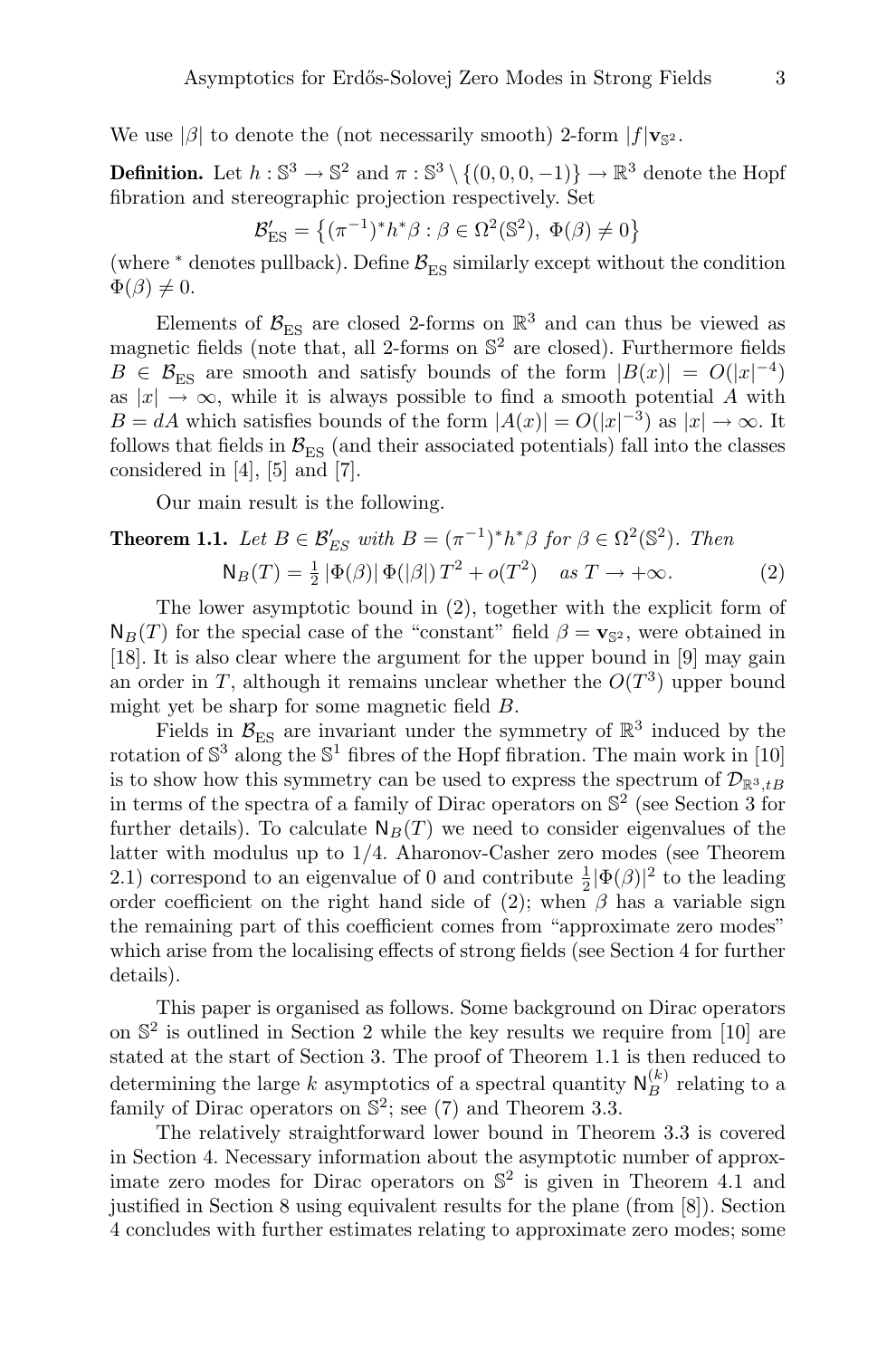of the arguments rely on ideas from differential geometry and are deferred to Section 9.

The remaining sections are dedicated to the justification of the upper bound in Theorem 3.3. In Section 5 the quantity  $N_B^{(k)}$  is expressed as the number of eigenvalues of a (non-self-adjoint) operator **L** within a particular set; see Proposition 5.1. In turn this is estimated from the singular values of L via Weyl's inequality; Section 6 is devoted to estimating the singular values while the argument is tied up in Section 7.

**Notation.** We use  $spec(T)$  to denote the set of eigenvalues of an operator T with entries repeated according to geometric multiplicity. The subset of positive eigenvalues is denoted by  $spec^{+}(T)$ . General positive constants are denoted by  $C$ , with numerical subscripts used when we wish to keep track of specific constants in subsequent discussions. The open disc in  $\mathbb{R}^2$  with radius r and centre 0 is denoted  $\mathbb{D}_r$ , while  $I_2$  denotes the  $2 \times 2$  identity matrix.

## 2. Dirac operators on  $\mathbb{S}^2$

In order to discuss Dirac operators on  $\mathbb{S}^2$  we firstly recall some notions from Riemannian geometry as well as the idea of a spin<sup>c</sup> structure (spin<sup>c</sup> spinor bundles, Clifford multiplication and  $spin<sup>c</sup>$  connections). A fuller introduction can be found in [12] (see also [10] for a discussion in a similar spirit to that presented here).

Let  $\langle \cdot, \cdot \rangle_{\mathbb{S}^2}$  denote the standard Riemannian metric on (the tangent bundle of)  $\mathbb{S}^2$ , with corresponding norm  $|\cdot|_{\mathbb{S}^2}$ . The same symbols will be used for the induced metric on the exterior bundle  $\wedge^* T^* \mathbb{S}^2$ . For  $n = 0, 1, 2$  let  $\Omega^n(\mathbb{S}^2)$ denote the set of *n*-forms (that is, sections of the *n*-form bundle  $\wedge^n T^* \mathbb{S}^2$ ). Note that,  $\int_{\mathbb{S}^2} \mathbf{v}_{\mathbb{S}^2} = 4\pi$  while  $|\beta| = |\beta|_{\mathbb{S}^2} \mathbf{v}_{\mathbb{S}^2}$  for any  $\beta \in \Omega^2(\mathbb{S}^2)$ .

A spin<sup>c</sup> spinor bundle  $\Psi$  on  $\mathbb{S}^2$  is a hermitian vector bundle over  $\mathbb{S}^2$ with fibre  $\mathbb{C}^2$  on which we can define Clifford multiplication. The latter is a unitary map  $\sigma: T^* \mathbb{S}^2 \to \text{Hom}(\Psi)$  which satisfies

$$
\sigma(\omega)\sigma(\rho) + \sigma(\rho)\sigma(\omega) = 2\langle \omega, \rho \rangle_{\mathbb{S}^2}I
$$

for all 1-forms  $\omega$  and  $\rho$ ; here Hom( $\Psi$ ) denotes the set of endomorphisms on  $\Psi$  with inner product given by  $\langle A, B \rangle_{\text{Hom}(\Psi)} = \frac{1}{2} \text{tr}(A^*B)$ , and  $I \in \text{Hom}(\Psi)$ is the identity. (Clifford multiplication gives a unitary representation of the Clifford algebra  $Cl(T_x^*S^2)$  on  $\mathbb{C}^2$  which is isomorphic to the standard representation and varies smoothly with  $x \in \mathbb{S}^2$ .) Clifford multiplication extends naturally as a linear isomorphism  $\sigma : \wedge^* T^* \mathbb{S}^2 \to \text{Hom}(\Psi)$ ; in particular

$$
\sigma(\omega)\sigma(\mathbf{v}_{\mathbb{S}^2}) + \sigma(\mathbf{v}_{\mathbb{S}^2})\sigma(\omega) = 0 \tag{3}
$$

for any 1-form  $\omega$ , while  $\sigma(\mathbf{v}_{s})^2 = I$ . The latter expression allows us to write  $\Psi = L_+ \oplus L_-$  where the line bundles  $L_+$  are defined by  $\xi \in L_+$  iff  $\sigma(\mathbf{v}_{\mathbb{S}^2})\xi = \pm \xi$ . We use  $\langle \cdot, \cdot \rangle_{\Psi}$  and  $|\cdot|_{\Psi}$  to denote the (fibrewise) inner-product and norm on  $\Psi$ , while  $\Gamma(\Psi)$  is the space of spinors (sections of  $\Psi$ ).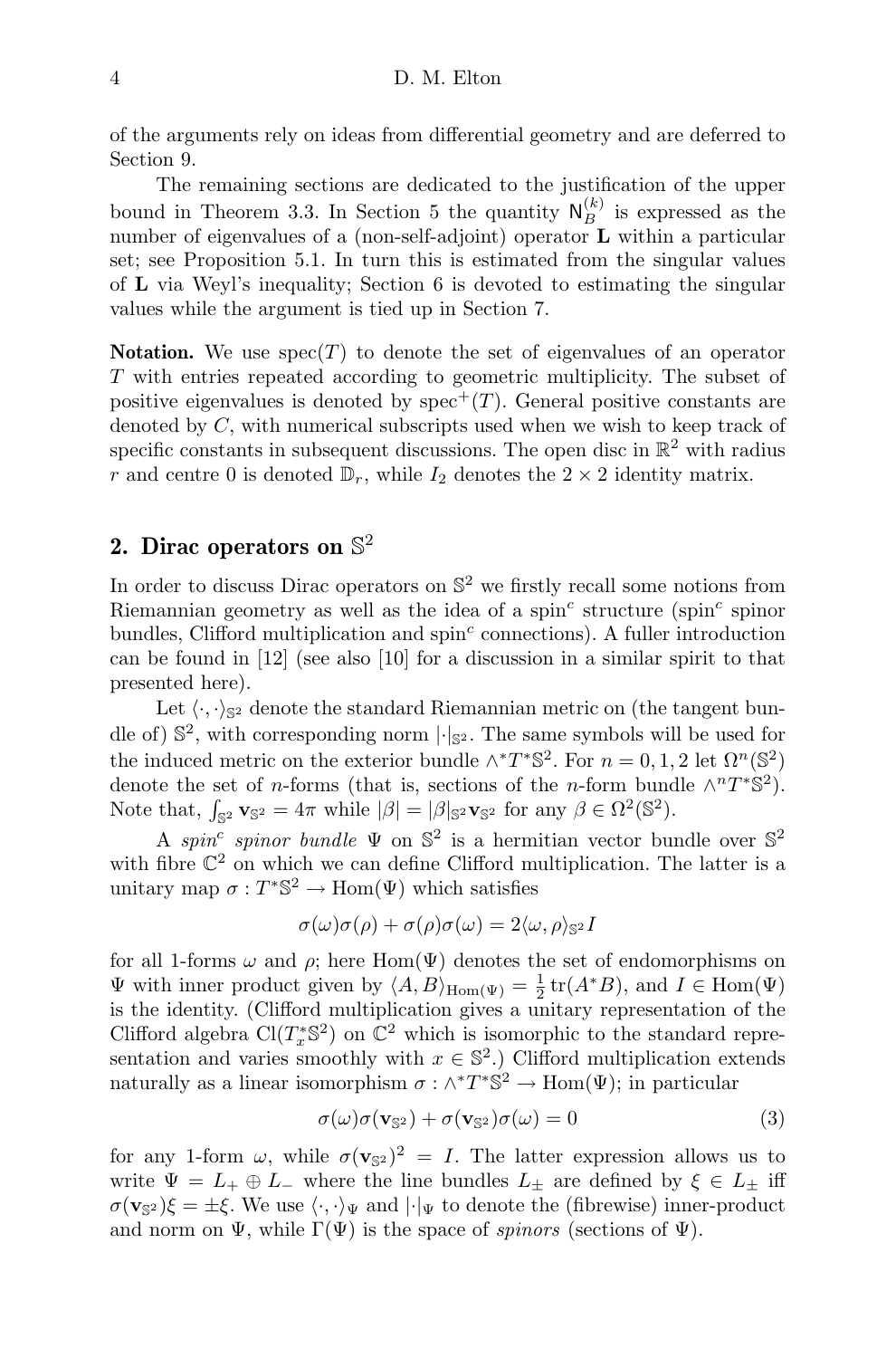Associated to a spin<sup>c</sup> spinor bundle  $\Psi$  is a line bundle which (for  $\mathbb{S}^2$ ) is given as  $L = \Psi \wedge \Psi$  (the determinant bundle of  $\Psi$ ). This line bundle determines  $\Psi$  up to isomorphism (note that,  $H^2(\mathbb{S}^2;\mathbb{Z})\cong \mathbb{Z}$  which has no 2-torsion). On  $\mathbb{S}^2$  there are infinitely many mutually non-isomorphic spin<sup>c</sup> spinor bundles which we denote as  $\Psi^{(k)}$  for  $k \in \mathbb{Z}$ , labelled so that the first Chern number of the associated line bundle satisfies  $c_1(L^{(k)})[\mathbf{v}_{\mathbb{S}^2}] = 2k$ .

Fix  $k \in \mathbb{Z}$ . A spin<sup>c</sup> connection on  $\Psi^{(k)}$  is a connection  $\tilde{\nabla}$  which is compatible with hermitian structure on  $\Psi^{(k)}$  and the Clifford multiplication. For  $\xi, \eta \in \Gamma(\Psi^{(k)})$  and  $X \in T\mathbb{S}^2$  the former compatibility means

$$
X\langle \xi, \eta \rangle_{\Psi^{(k)}} = \langle \widetilde{\nabla}_X \xi, \eta \rangle_{\Psi^{(k)}} + \langle \xi, \widetilde{\nabla}_X \eta \rangle_{\Psi^{(k)}},
$$

while the latter means  $[\tilde{\nabla}_X, \sigma(\omega)] = \sigma(\nabla_X \omega)$  for all forms  $\omega$ ; here  $\nabla$  is the Levi-Civita connection on  $\mathbb{S}^2$  (for the metric  $\langle \cdot, \cdot \rangle_{\mathbb{S}^2}$ ). As  $\nabla_X \mathbf{v}_{\mathbb{S}^2} = 0$  we get

$$
[\nabla_X, \sigma(\mathbf{v}_{\mathbb{S}^2})] = 0. \tag{4}
$$

A spin<sup>c</sup> connection  $\nabla$  on  $\Psi^{(k)}$  is uniquely determined by a choice of (hermitian) connection on  $L^{(k)}$ . It follows that the set of all spin<sup>c</sup> connections is an affine space modelled on  $i\Omega^1(\mathbb{S}^2)$  (note that,  $L^{(k)}$  has structure group  $U(1)$  with Lie algebra  $i\mathbb{R}$ ). In particular, given  $\tilde{\nabla}$  any other spin<sup>c</sup> connection on  $\Psi^{(k)}$  can be written as  $\widetilde{\nabla} - i\alpha$  for some  $\alpha \in \Omega^1(\mathbb{S}^2)$ .

The curvature of the connection  $\overline{\nabla}$  can be viewed as the Hom $(\Psi^{(k)})$ valued 2-form given by

$$
\widetilde{R}(X,Y)\xi = \widetilde{\nabla}_X \widetilde{\nabla}_Y \xi - \widetilde{\nabla}_Y \widetilde{\nabla}_X \xi - \widetilde{\nabla}_{[X,Y]}\xi
$$

for all  $X, Y \in T\mathbb{S}^2$  and  $\xi \in \Psi^{(k)}$ . The magnetic 2-form of  $\widetilde{\nabla}$  is then defined to be  $\beta = \frac{i}{2} \text{Tr}(\tilde{R}) \in \Omega^2(\mathbb{S}^2)$ . The first Chern class of  $L^{(k)}$  is the cohomology class of  $\frac{1}{\pi}\beta$  so

$$
\Phi(\beta) = \frac{1}{2\pi} \int_{\mathbb{S}^2} \beta = \frac{1}{2} c_1(L^{(k)}) [\mathbf{v}_{\mathbb{S}^2}] = k;
$$

that is, the total flux of any magnetic 2-form on  $\Psi^{(k)}$  must be equal to k. This flux condition is also sufficient for a 2-form to be the magnetic 2-form of a spin<sup>c</sup> connection on  $\Psi^{(k)}$ . More precisely if  $\beta' \in \Omega^2(\mathbb{S}^2)$  with  $\Phi(\beta') = k$  then  $\beta' = \beta + d\alpha$  for some  $\alpha \in \Omega^1(\mathbb{S}^2)$  (this follows from the Hodge decomposition theorem and the fact that the harmonic 2-forms on  $\mathbb{S}^2$  are simply the constant multiples of  $\mathbf{v}_{\mathbb{S}^2}$ ). A straightforward calculation then shows  $\beta'$  is the magnetic 2-form associated to the spin<sup>c</sup> connection  $\overline{\nabla}' = \overline{\nabla} - i\alpha$ . The choice of  $\alpha$  is only unique up to the addition of a closed 1-form.

The *Dirac operator* corresponding to a given a spin<sup>c</sup> connection  $\tilde{\nabla}$  on  $\Psi^{(k)}$  is defined as  $\mathcal{D} = -i \operatorname{Tr} \sigma \widetilde{\nabla}$ . If  $\{e_1, e_2\}$  is a local orthonormal frame (of vector fields) with corresponding dual frame  $\{\theta_1, \theta_2\}$  (of 1-forms) we can equivalently write

$$
\mathcal{D} = -i\sigma(\theta_1)\widetilde{\nabla}_{e_1} - i\sigma(\theta_2)\widetilde{\nabla}_{e_2}.
$$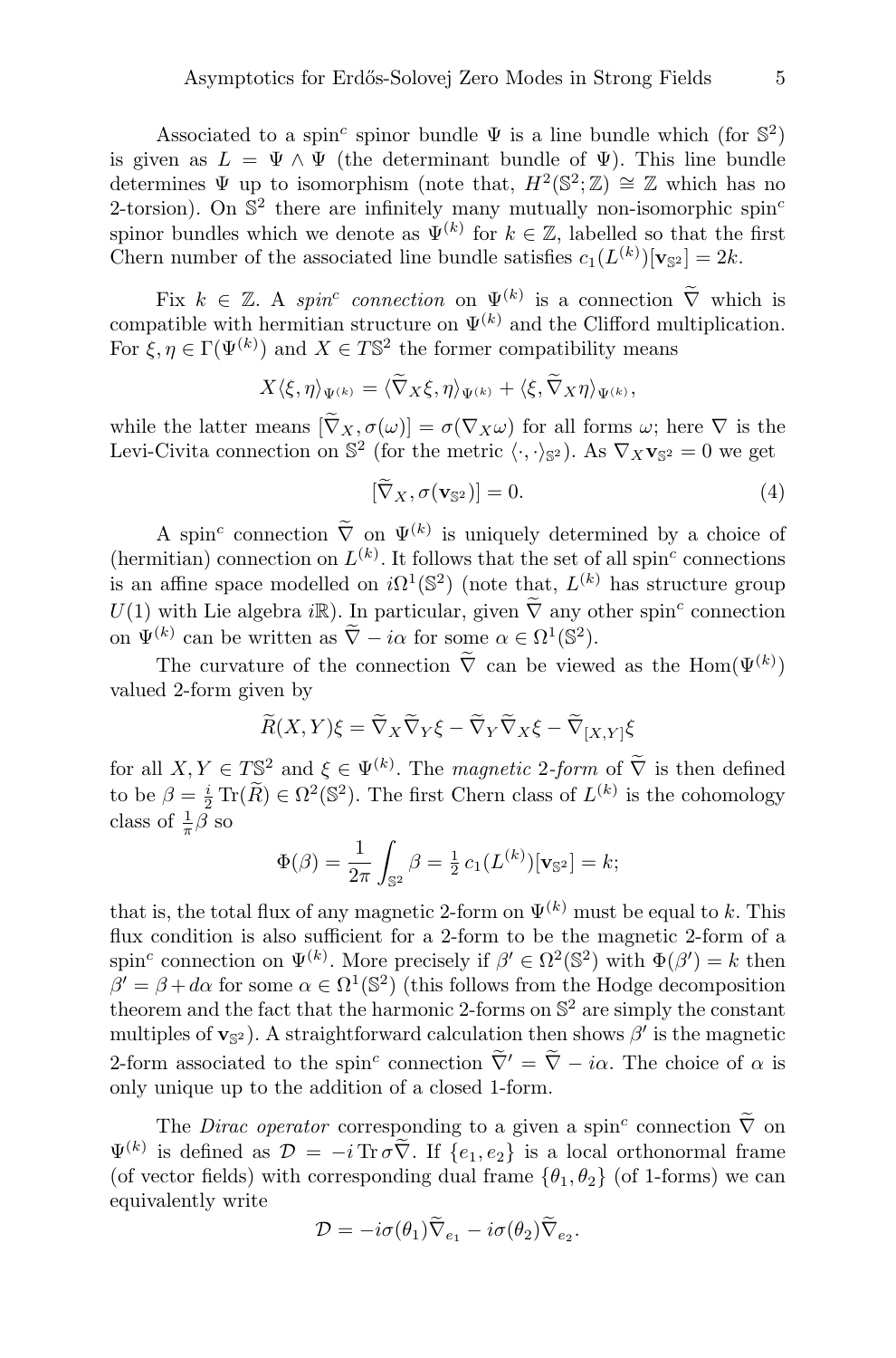The operator  $\mathcal D$  maps  $\Gamma(\Psi^{(k)}) \to \Gamma(\Psi^{(k)})$ . Taking closures  $\mathcal D$  becomes a(n unbounded) self-adjoint operator on the  $L^2$  sections of  $\Psi^{(k)}$ ; we denote the latter by  $H$ . Since  $D$  is a first order elliptic differential operator on a compact manifold it has a compact resolvent and discrete spectrum. Furthermore (3) and (4) give

$$
\mathcal{D}(\sigma(\mathbf{v}_{\mathbb{S}^2})\cdot) = -\sigma(\mathbf{v}_{\mathbb{S}^2})\mathcal{D},\tag{5}
$$

so the spectrum of  $D$  is symmetric about 0. Combined with the Aharonov-Casher theorem ([3]; see [10] for the  $\mathbb{S}^2$  version) we then have the following.

**Theorem 2.1.** For any Dirac operator D on  $\Psi^{(k)}$  we have dim Ker  $\mathcal{D} = |k|$ , while the spectrum of  $D$  is symmetric about 0.

**Remark.** For the decomposition  $\Psi^{(k)} = L_+^{(k)} \oplus L_-^{(k)}$  (induced by  $\sigma(\mathbf{v}_{\mathbb{S}^2})$ ) (5) leads to

$$
\mathcal{D} = \begin{pmatrix} 0 & \mathcal{D}_- \\ \mathcal{D}_+ & 0 \end{pmatrix}
$$

with  $\mathcal{D}_{\pm} : \Gamma(L_{\pm}^{(k)}) \to \Gamma(L_{\mp}^{(k)})$ . The Aharonov-Casher theorem can then be viewed as a combination of the Atiyah-Singer index theorem and a vanishing theorem for  $\mathcal{D}$ ; the former gives

$$
\dim \operatorname{Ker} \mathcal{D}_{+} - \dim \operatorname{Ker} \mathcal{D}_{-} = \frac{1}{2} c_{1}(L^{(k)})[\mathbf{v}_{\mathbb{S}^{2}}] = k,
$$

while the latter forces either Ker  $\mathcal{D}_+$  or Ker  $\mathcal{D}_-$  to be trivial.

A straightforward calculation shows that the Dirac operator associated to the spin<sup>c</sup> connection  $\nabla' = \nabla - i\alpha$  is  $\mathcal{D}' = \mathcal{D} - \sigma(\alpha)$ . Dirac operators also satisfy a simple gauge transformation rule; if  $\psi \in C^{\infty}(\mathbb{S}^2) = \Omega^0(\mathbb{S}^2)$  then

$$
e^{i\psi}\mathcal{D}(e^{-i\psi}\cdot) = \mathcal{D} - \sigma(d\psi),
$$

the Dirac operator corresponding to the spin<sup>c</sup> connection  $\tilde{\nabla} - id\psi$ . In particular the Dirac operators corresponding to the spin<sup>c</sup> connections  $\nabla$  and  $\nabla - id\psi$ are unitarily equivalent and hence have the same spectrum. It follows that the spectrum of a Dirac operator on  $\mathbb{S}^2$  is determined entirely by the magnetic 2-form of the corresponding spin<sup>c</sup> connection (note that  $H^1(\mathbb{S}^2) = 0$  so  $d\Omega^{0}(\mathbb{S}^{2})$  is precisely the set of closed 1-forms).

Let  $\tilde{\nabla}^{(k)}$  denote a spin<sup>c</sup> connection on  $\Psi^{(k)}$  corresponding to the "constant" magnetic 2-form  $\frac{k}{2}v_{\mathbb{S}^2}$  and let  $\mathcal{D}^{(k)}$  denote the corresponding Dirac operator. If  $\beta \in \Omega^2(\mathbb{S}^2)$  is any other 2-form with  $\Phi(\beta) = \Phi(\frac{k}{2}\mathbf{v}_{\mathbb{S}^2}) = k$  we can find  $\alpha \in \Omega^1(\mathbb{S}^2)$  with  $\beta = \frac{k}{2}\mathbf{v}_{\mathbb{S}^2} + d\alpha$  (as above). The spin<sup>c</sup> connection  $\widetilde{\nabla}^{(k)} - i\alpha$  then has magnetic 2-form  $\beta$  and corresponding Dirac operator

$$
\mathcal{D}_{\alpha}^{(k)} = \mathcal{D}^{(k)} - \sigma(\alpha). \tag{6}
$$

This operator is uniquely determined by  $\beta$  up to gauge (and hence unitary) equivalence. We can view  $\alpha$  as generating the "non-constant" part of  $\beta$ .

The situation for Dirac operators on  $\mathbb{S}^3$  is rather simpler. All Spin<sup>c</sup> bundles on  $\mathbb{S}^3$  are isomorphic to the trivial bundle  $\mathbb{S}^3 \times \mathbb{C}^2$ , while any closed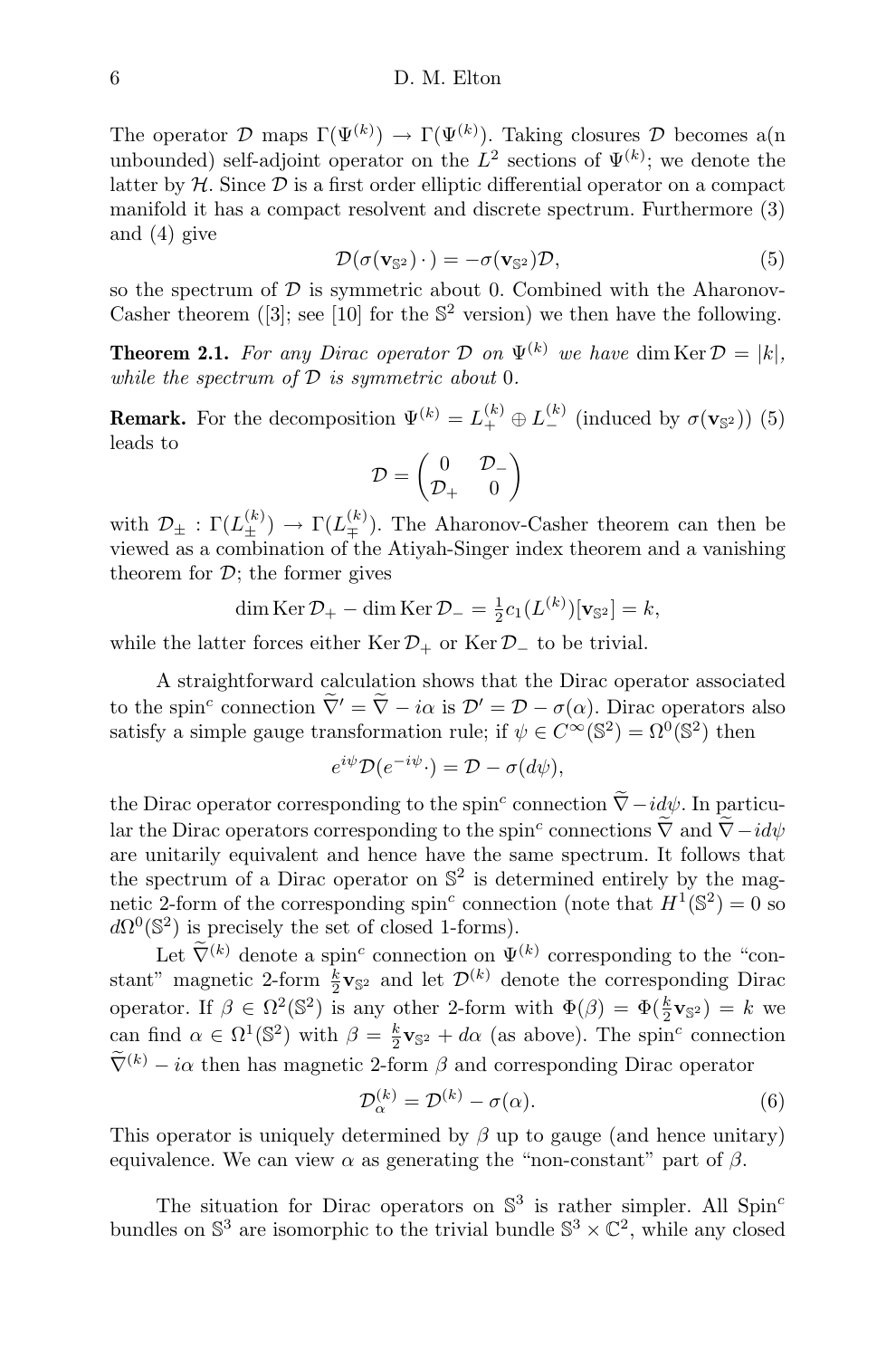2-form  $b \in \Omega^2(\mathbb{S}^3)$  gives rise to a self-adjoint Dirac operator  $\mathcal{D}_{\mathbb{S}^3,b}$ , which is unique up to unitary equivalence; see [10] for further details.

## 3. Reduction to  $\mathbb{S}^2$

Let  $\beta \in \Omega^2(\mathbb{S}^2)$  with  $\Phi(\beta) = 1$ . From the above discussion we can write  $\beta = \frac{1}{2}\mathbf{v}_{\mathbb{S}^2} + d\alpha$  for some  $\alpha \in \Omega^1(\mathbb{S}^2)$ . Also set  $b = h^*\beta$ , the closed 2-form on  $\mathbb{S}^3$  obtained by pulling back  $\beta$  using the Hopf fibration  $h: \mathbb{S}^3 \to \mathbb{S}^2$ . For  $t \in \mathbb{R}$ the magnetic field  $tb$  is invariant under rotations of  $\mathbb{S}^3$  along the level sets of h. This symmetry is inherited by the Dirac operator  $\mathcal{D}_{\mathbb{S}^3,tb}$ , which allows the spectrum of  $\mathcal{D}_{\mathbb{S}^3, tb}$  to be expressed in terms of the spectra of a family of Dirac operators on  $\mathbb{S}^2$ . The following is a restatement of [10, Theorem 8.1] (note that the metric  $\frac{1}{4}\langle \cdot, \cdot \rangle_{\mathbb{S}^2}$  is used in [10] so eigenvalues of Dirac operators on S <sup>2</sup> must include an extra factor of 2 here).

**Theorem 3.1.** For any  $t \in \mathbb{R}$  the spectrum of  $\mathcal{D}_{\mathbb{S}^3, tb}$  is

$$
\bigcup_{k \in \mathbb{Z}} \Sigma_k \cup \left\{ -\frac{1}{2} + \sqrt{4\lambda^2 + (k-t)^2}, -\frac{1}{2} - \sqrt{4\lambda^2 + (k-t)^2} \, : \, \lambda \in \text{spec}^+(\mathcal{D}_{t\alpha}^{(k)}) \right\}
$$

where  $\Sigma_k$  contains the number  $-\frac{1}{2} - \text{sgn}(k)(k-t)$  counted with multiplicity |k| (so  $\Sigma_0 = \emptyset$ ). The multiplicity of an eigenvalue of  $\mathcal{D}_{\mathbb{S}^3,tb}$  is equal to the number of times it appears in the above list when the elements of  $\Sigma_k$  and  $\text{spec}^{+}(\mathcal{D}_{t\alpha}^{(k)})$  are counted with their relevant multiplicities.

Set  $B = (\pi^{-1})^* b = (\pi^{-1})^* h^* \beta \in \mathcal{B}_{\text{ES}}'$ . From [10, Theorem 8.7] we have the following link between the Dirac operators  $\mathcal{D}_{\mathbb{S}^3, tb}$  and  $\mathcal{D}_{\mathbb{R}^3, tB}$ .

**Theorem 3.2.** For any  $t \in \mathbb{R}$  we have dim Ker  $\mathcal{D}_{\mathbb{R}^3, tB} = \dim \text{Ker } \mathcal{D}_{\mathbb{S}^3, tb}$ .

Consider the disjoint partition of  $\mathbb R$  given by the intervals

$$
\widetilde{\tau}_k = \begin{cases}\n(k - \frac{1}{2}, k + \frac{1}{2}] & \text{if } k > 0, \\
[-\frac{1}{2}, \frac{1}{2}] & \text{if } k = 0, \\
[k - \frac{1}{2}, k + \frac{1}{2}) & \text{if } k < 0,\n\end{cases}
$$

for  $k \in \mathbb{Z}$ . Also let  $\tau_k = (k-1/2, k+1/2)$  and  $\overline{\tau}_k = [k-1/2, k+1/2]$  denote the interior and closure of  $\widetilde{\tau}_k$  respectively. To identify the contribution to  $N_B$ coming from  $t \in \tau_k$  and  $t \in \widetilde{\tau}_k$  set

$$
\mathsf{M}_{B}^{(k)} = \sum_{t \in \tau_k} \dim \operatorname{Ker} \mathcal{D}_{\mathbb{R}^3, tB} \quad \text{and} \quad \mathsf{N}_{B}^{(k)} = \sum_{t \in \widetilde{\tau}_k} \dim \operatorname{Ker} \mathcal{D}_{\mathbb{R}^3, tB}.
$$

From Theorems 3.1 and 3.2 it is clear that  $\text{Ker } \mathcal{D}_{\mathbb{R}^3, tB}$  is non-trivial precisely when there exists  $k \in \mathbb{Z}$  so that either  $0 \in \Sigma_k$  or  $4\lambda^2 + (k-t)^2 = 1/4$ for some  $\lambda \in \text{spec}^+(\mathcal{D}_{t\alpha}^{(k)})$ , with corresponding agreement of multiplicities. In the latter case we have  $\lambda > 0$  which forces  $(k-t)^2 < 1/4$  or  $t \in \tau_k$ . It follows that

$$
\mathsf{M}_{B}^{(k)} = \# \big\{ (t, \lambda) : \lambda \in \text{spec}^{+} \big( \mathcal{D}_{t\alpha}^{(k)} \big) \text{ and } 4\lambda^{2} + (k - t)^{2} = \frac{1}{4} \big\}.
$$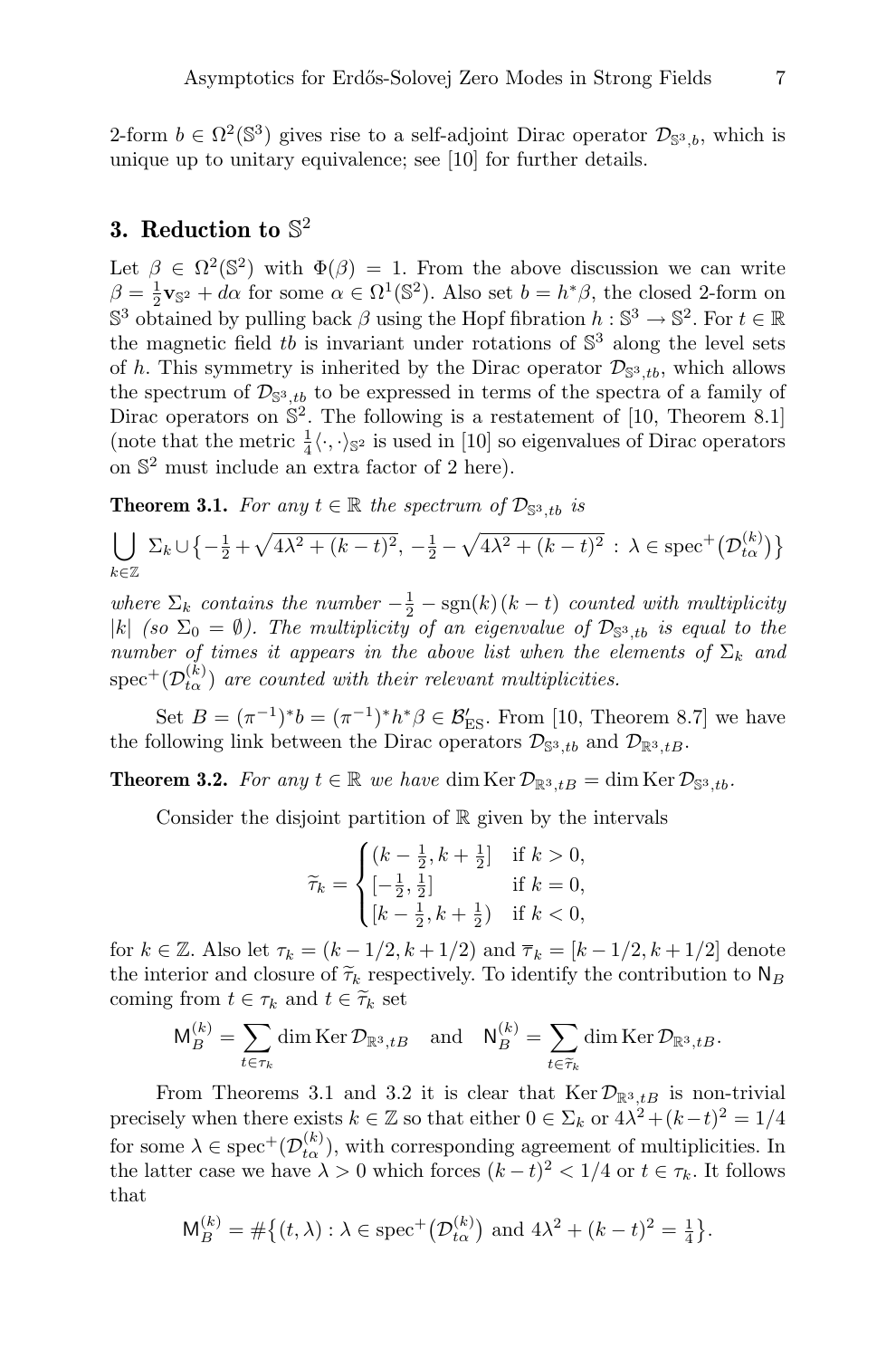We also know that 0 is contained in the spectrum of  $\mathcal{D}_{t\alpha}^{(k)}$  with multiplicity  $|k|$ for any  $t \in \mathbb{R}$  (see Theorem 2.1), while  $0^2 + (k - t)^2 = 1/4$  has two solutions  $(t = k \pm 1/2)$ . Furthermore the spectrum of  $\mathcal{D}_{t\alpha}^{(k)}$  is symmetric about 0. Combining these observations we get

$$
#\{(t,\lambda): \lambda \in \text{spec}(\mathcal{D}_{t\alpha}^{(k)}) \text{ and } 4\lambda^2 + (k-t)^2 = \frac{1}{4}\} = 2\mathsf{M}_{B}^{(k)} + 2|k|.
$$

On the other hand  $0 \in \Sigma_k$ , with multiplicity  $|k|$ , iff  $t \in \widetilde{\tau}_k \setminus \tau_k$ . It follows that  $\mathsf{N}_{B}^{(k)} - \mathsf{M}_{B}^{(k)} = |k|$  and so

$$
\mathsf{N}_{B}^{(k)} = \frac{1}{2} \# \big\{ (t, \lambda) : \lambda \in \text{spec}(\mathcal{D}_{t\alpha}^{(k)}) \text{ and } 4\lambda^{2} + (k - t)^{2} = \frac{1}{4} \big\}.
$$
 (7)

Clearly in calculating the right hand side of (7) we need only consider  $t \in \overline{\tau}_k$ and eigenvalues of  $\mathcal{D}_{t\alpha}^{(k)}$  in [-1/4, 1/4]. In addition to the eigenvalue 0 with multiplicity  $|k|$  (the Aharonov-Casher zero modes) there may be small nonzero eigenvalues (the approximate zero modes). The total number of these eigenvalues can be determined asymptotically in  $|k|$  (see Theorem 4.1) which ultimately leads to the following.

**Theorem 3.3.** We have  $N_B^{(k)} = \Phi(|\beta|) |k| + o(|k|)$  as  $|k| \to \infty$ .

The lower bound for  $\mathsf{N}_{B}^{(k)}$  contained in Theorem 3.3 was given in [18] and is included here for completeness (see Section 4). The justification of the upper bound for  $\mathsf{N}_{B}^{(k)}$  appears in Section 7.

Given Theorem 3.3 the proof of our main result is now straightforward.

*Proof of Theorem* 1.1. We can extend the definition of  $N_B(T)$  to cover  $T < 0$ by summing over  $T \leq t \leq 0$  in this case. Together with the scaling properties of (2) it thus suffices to restrict to the case  $\Phi(\beta) = 1$  and prove

$$
N_B(T) = \frac{1}{2} \Phi(|\beta|) T^2 + o(T^2) \quad \text{as } T \to \pm \infty.
$$
 (8)

Now let  $T > 0$  and pick  $k_T \in \mathbb{Z}$  with  $T \in \widetilde{\tau}_{k_T}$ . Then  $\bigcup_{k=1}^{k_T-1} \widetilde{\tau}_k \subset [0, T] \subset$  $\bigcup_{k=0}^{k_T} \widetilde{\tau}_k$  so

$$
\sum_{k=1}^{k_T-1} \mathsf{N}_{B}^{(k)} \le \mathsf{N}_{B}(T) \le \sum_{k=0}^{k_T} \mathsf{N}_{B}^{(k)}.
$$

Using Theorem 3.3 and the fact that  $|k_T - T| \leq 1/2$  we get

$$
\sum_{k=0}^{k_T} \mathsf{N}_B^{(k)} = \sum_{k=0}^{k_T} [\Phi(|\beta|) k + o(k)] = \frac{1}{2} \Phi(|\beta|) k_T^2 + o(k_T^2) = \frac{1}{2} \Phi(|\beta|) T^2 + o(T^2)
$$

as  $T \to +\infty$ . Since the removal of the first and last terms from the sum will not change this asymptotic (8) for  $T > 0$  now follows. A similar argument clearly deals with the case  $T < 0$ .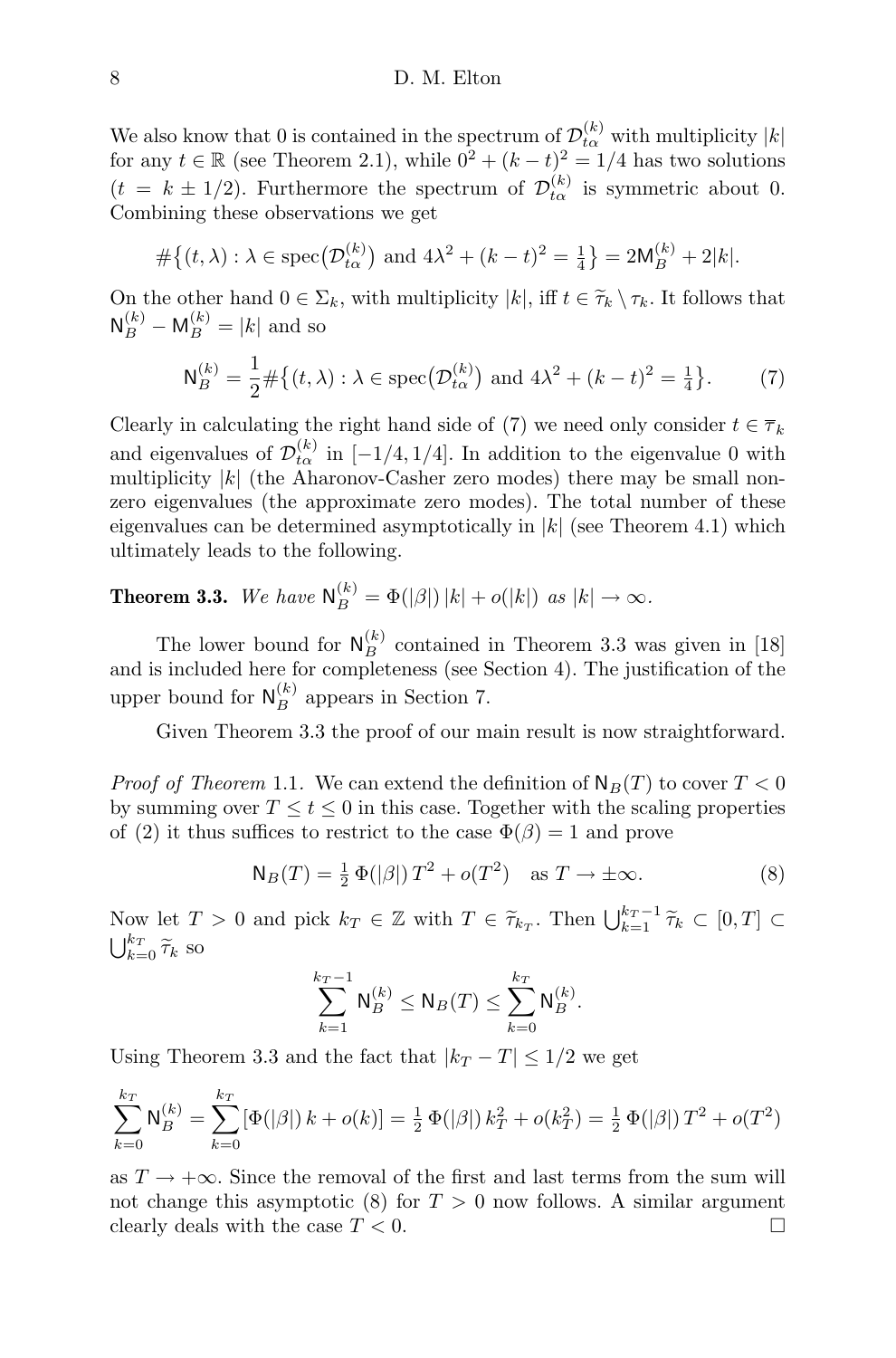#### 4. The lower bound

Throughout the next four sections we consider a fixed  $\beta \in \Omega^2(\mathbb{S}^2)$  with  $\Phi(\beta) = 1$  and write  $\beta = \frac{1}{2} \mathbf{v}_{\mathbb{S}^2} + d\alpha$  for some  $\alpha \in \Omega^1(\mathbb{S}^2)$ . For each  $k \in \mathbb{Z}$  and  $\varepsilon, R > 0$  set

$$
\mathsf{n}(\varepsilon) = \mathsf{n}_{k,\alpha}(\varepsilon) = \#\big\{\lambda \in \text{spec}\big(\mathcal{D}_{k\alpha}^{(k)}\big) : |\lambda| \le \varepsilon\big\}
$$

(counting according to multiplicity) and

$$
\mathsf{n}(\varepsilon, R) = \mathsf{n}_{k,\alpha}(\varepsilon, R) = \begin{cases} \mathsf{n}(R) - \mathsf{n}(\varepsilon) & \text{if } R \ge \varepsilon, \\ 0 & \text{if } R < \varepsilon. \end{cases}
$$

As  $\mathcal{D}_{k\alpha}^{(k)}$  has  $|k|$  zero modes (recall Theorem 2.1) we have  $n(\varepsilon) \ge |k| = |\Phi(k\beta)|$ ; a strict inequality (for suitable  $\varepsilon$ ) reflects the presence of approximate zero modes. In general there will be  $O(|k|)$  approximate zero modes whenever  $\beta$ has variable sign; more precisely we have the following.

**Theorem 4.1.** Suppose  $\varepsilon_k = Ce^{-c|k|^\rho}$  for some  $C, c > 0$  and  $0 < \rho < 1$ , while  $R_k = o(|k|^{1/2})$  as  $|k| \to \infty$ . Then

$$
\liminf_{|k|\to\infty}\frac{1}{|k|}\,\mathsf{n}_{k,\alpha}(\varepsilon_k)\geq \Phi(|\beta|)\quad\text{and}\quad\limsup_{|k|\to\infty}\frac{1}{|k|}\,\mathsf{n}_{k,\alpha}(R_k)\leq \Phi(|\beta|).
$$

Hence  $n_{k,\alpha}(\varepsilon_k) = \Phi(|\beta|)|k| + o(|k|)$  and  $n_{k,\alpha}(\varepsilon_k, R_k) = o(|k|)$  as  $|k| \to \infty$ .

The proof of this result is given in Section 8 where it is reduced to a similar result for the Pauli operator on a disc in  $\mathbb{R}^2$ .

From (6) we get

$$
\mathcal{D}_{t\alpha}^{(k)} = \mathcal{D}^{(k)} - t\sigma(\alpha). \tag{9}
$$

It follows that  $t \mapsto \mathcal{D}_{t\alpha}^{(k)}$  defines a self-adjoint holomorphic family of operators. Using standard perturbation theory (see [16]) we can then choose real-analytic functions  $\mu_n$  for  $n \in \mathbb{Z}$  so that the full set of eigenvalues of  $\mathcal{D}_{t\alpha}^{(k)}$ (including multiplicities) is  $\{\mu_n(t) : n \in \mathbb{Z}\}\)$  for any  $t \in \mathbb{R}$ . We can now rewrite (7) as

$$
\mathsf{N}_{B}^{(k)} = \frac{1}{2} \# \big\{ (n, t) \in \mathbb{Z} \times \mathbb{R} : 4\mu_n^2(t) + (t - k)^2 = \frac{1}{4} \big\}.
$$
 (10)

*Proof of the lower bound in Theorem 3.3.* Fix  $\varepsilon \in (0, 1/4)$  and suppose that  $|\mu_n(k)| \leq \varepsilon$  for some  $n \in \mathbb{Z}$ . Then  $4\mu_n^2(k) + (k - k)^2 \leq 4\varepsilon^2 < 1/4$ . However  $\mu_n$  is continuous and  $4\mu_n^2(k \pm 1/2) + (k \pm 1/2 - k)^2 \ge 1/4$ , so there are at least two values of t with  $4\mu_n^2(t) + (t - k)^2 = 1/4$ . From (10) it follows that

$$
\mathsf{N}_{B}^{(k)} \geq \#\{n \in \mathbb{Z} : |\mu_{n}(k)| \leq \varepsilon\} = \mathsf{n}_{k,\alpha}(\varepsilon). \tag{11}
$$

The lower bound in Theorem 3.3 now follows from Theorem 4.1.  $\Box$ 

The complication with obtaining the upper bound in Theorem 3.3 is that, for each  $n \in \mathbb{Z}$  with  $\mu_n(k) < 1/4$ , we need upper bounds on the number of values of t with  $4\mu_n^2(t) + (t - k)^2 = 1/4$ ; in general there is no reason why this can't be more than two. We need some information about how rapidly  $\mu_n(t)$  can change with respect to t.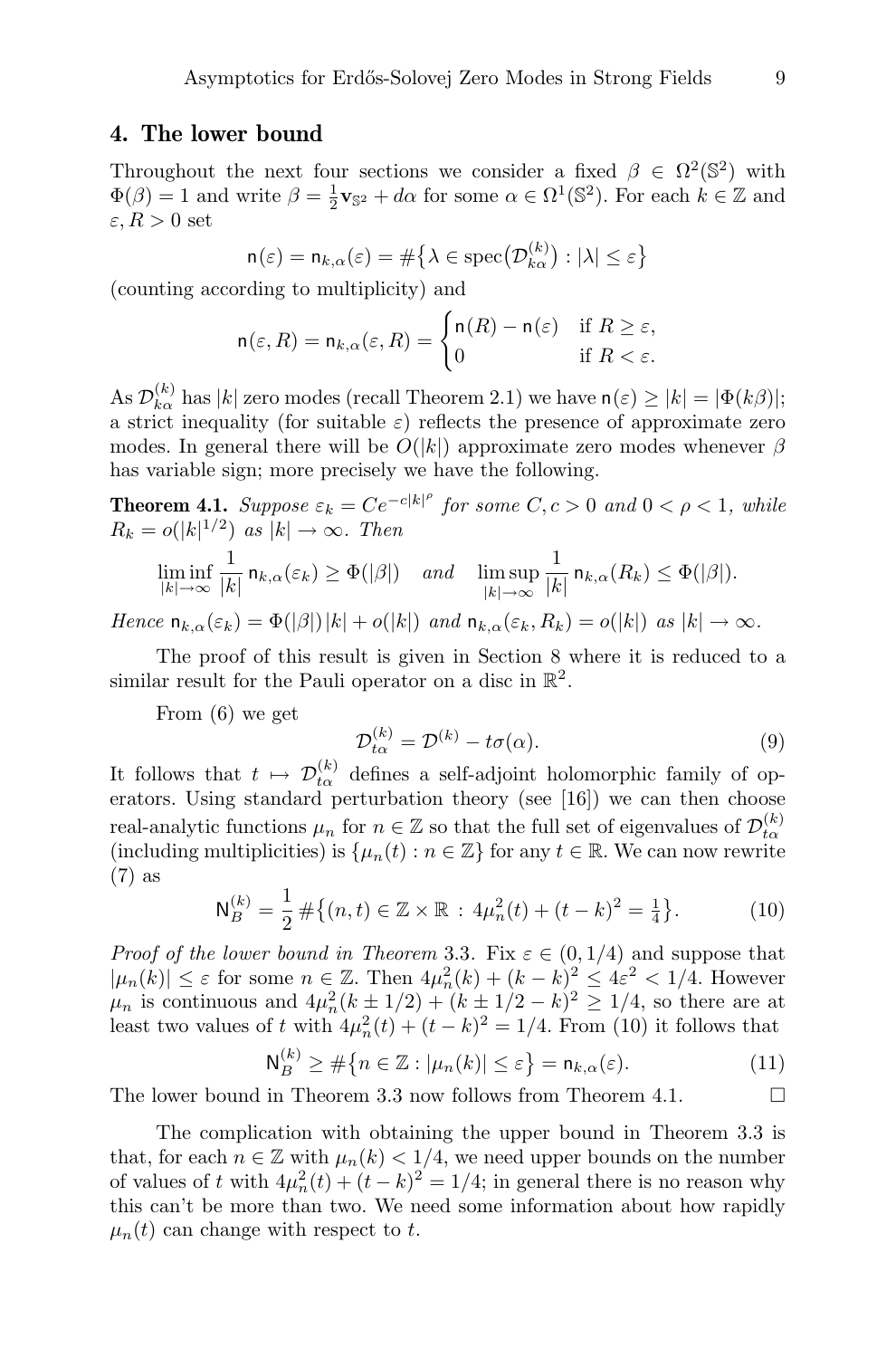**Proposition 4.2.** For  $j = 1, 2$  suppose  $\lambda_j$  is an eigenvalue of  $\mathcal{D}_{t\alpha}^{(k)}$  with normalised eigenfunction  $\xi_j$ . Then  $|\langle \xi_1, \sigma(\alpha') \xi_2 \rangle| \leq \pi(|\lambda_1| + |\lambda_2|) ||\alpha'||_{L^{\infty}}$  for any  $\alpha' \in \Omega^1(\mathbb{S}^2).$ 

The proof of this result is given in Section 9.

**Remark.** If  $\xi \in \text{Ker } \mathcal{D}_{t\alpha}^{(k)}$  then Proposition 4.2 gives  $\langle \xi, \sigma(\alpha')\xi \rangle = 0$  for any  $\alpha' \in \Omega^1(\mathbb{S}^2)$ , which forces the value of  $\xi$  to lie in either  $L_+^{(k)}$  or  $L_-^{(k)}$  at each point of S 2 . This result can be viewed as a local version of the vanishing theorem underlying the Aharonov-Casher theorem.

**Corollary 4.3.** Set  $a = 2\pi ||\alpha||_{L^{\infty}}$ . For any  $n \in \mathbb{Z}$  and  $t \in \mathbb{R}$  we have

$$
e^{-a|t-k|}|\mu_n(k)| \le |\mu_n(t)| \le e^{a|t-k|}|\mu_n(k)|.
$$

*Proof.* Fix *n*. Since  $\mathcal{D}_{t\alpha}^{(k)}$  is a self-adjoint holomorphic family we can choose a normalised eigenfunction  $\xi(t)$  for  $\mu_n(t)$  which is real-analytic in t (see [16]). Applying standard first order perturbation theory to (9) then gives

$$
\frac{d}{dt}\mu_n(t) = -\langle \xi(t), \sigma(\alpha)\xi(t) \rangle.
$$

Thus  $|d\mu_n/dt| \le a|\mu_n|$  by Proposition 4.2. The result follows.

Let  $\varepsilon > 0$  and suppose  $|\mu_n(k)| \leq \varepsilon$  (ultimately we will use  $\varepsilon$  to control the size of the approximate zero modes of  $\mathcal{D}_{k\alpha}^{(k)}$ ). For sufficiently small  $\varepsilon$ Corollary 4.3 provides enough control over the behaviour of  $\mu_n(t)$  when  $t \in \overline{\tau}_k$ to ensure that there are precisely two values of t with  $4\mu_n^2(t) + (t - k)^2 = 1/4$ . Therefore the issue of extra values of t can only arise when  $\varepsilon < |\mu_n(k)| \leq 1/4$ . For reasonable choices of  $\varepsilon$  Theorem 4.1 shows there are at most  $o(|k|)$  such eigenvalues; we need to show that these eigenvalues lead to at most  $o(|k|)$ extra values of t.

#### 5. Linearisation

Our aim (Proposition 5.1) is to re-express the quantity  $N_B^{(k)}$  as the number of eigenvalues of some (compact non-self-adjoint) operator L within a prescribed set. In essence this is achieved by using (9) and (10) to view  $\mathsf{N}_{B}^{(k)}$  as the number of real eigenvalues of a quadratic spectral pencil and then linearising this pencil by moving to a suitably chosen  $2 \times 2$  system.

Introduce a shifted parameter  $s = t - k + 1$ . Then  $t \in \overline{\tau}_k$  iff  $s \in J$  where  $J = [1/2, 3/2]$ . Also set  $\mathcal{D} = \mathcal{D}_{(k-1)}^{(k)}$  $\chi_{(k-1)\alpha}^{(k)}$  and  $\mathcal{A} = \sigma(\alpha)$  so (9) becomes

$$
\mathcal{D}_{t\alpha}^{(k)} = \mathcal{D} - s\mathcal{A}.
$$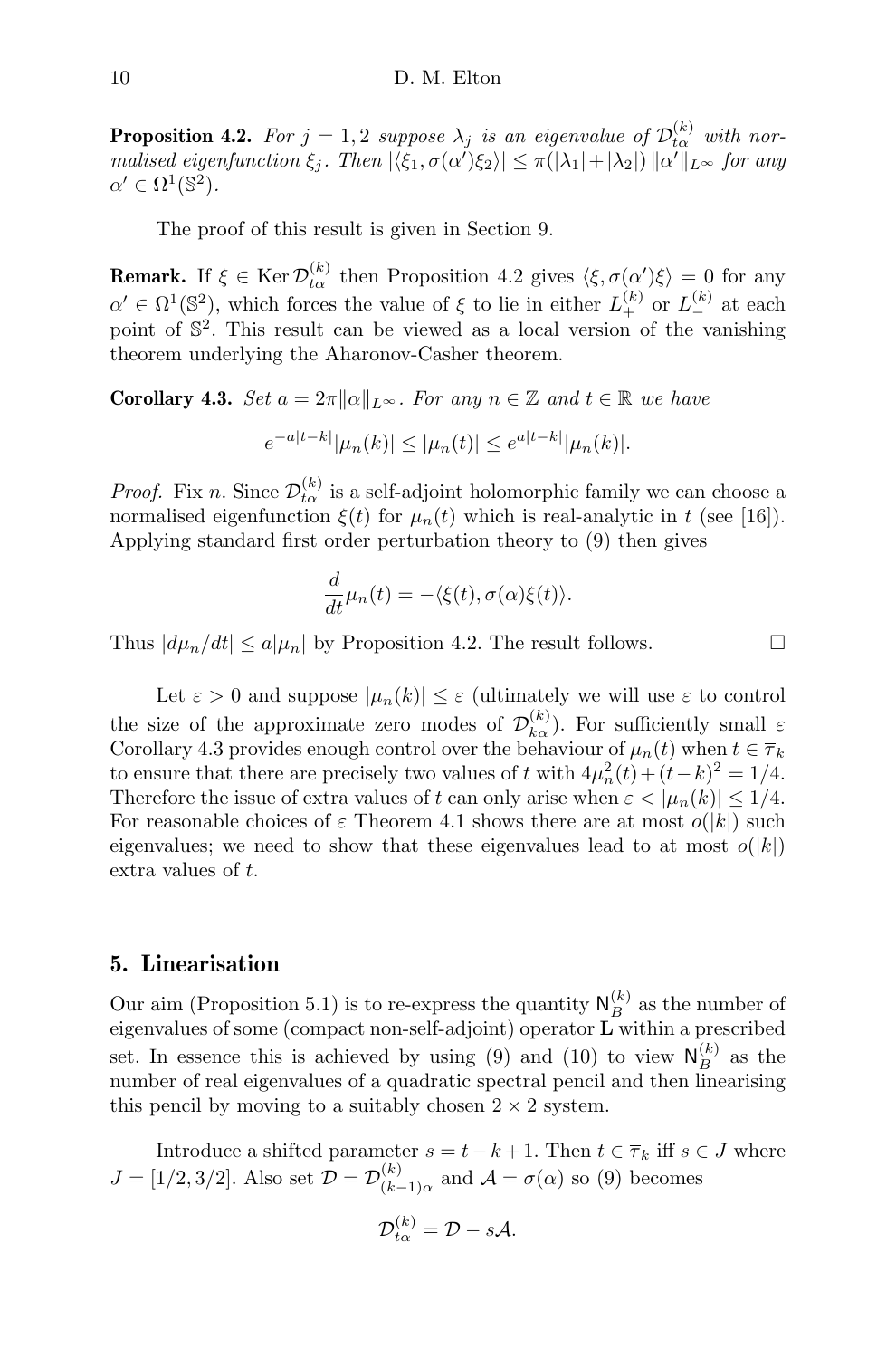Let  $I = I \otimes I_2$  denote the identity on  $\mathcal{H}^2 = \mathcal{H} \otimes \mathbb{C}^2$ . Introduce further operators **P** and  $\mathbf{Q} = \mathbf{Q}_0 + \mathbf{Q}_1$  on  $\mathcal{H}^2$  where

$$
\mathbf{P} = 2\mathcal{D} \otimes \sigma_3 + I \otimes \sigma_1 - \frac{1}{2}\mathbf{I} = \begin{pmatrix} 2\mathcal{D} - \frac{1}{2}I & I \\ I & -2\mathcal{D} - \frac{1}{2}I \end{pmatrix},
$$
  

$$
\mathbf{Q}_0 = I \otimes \sigma_1 = \begin{pmatrix} 0 & I \\ I & 0 \end{pmatrix} \text{ and } \mathbf{Q}_1 = 2\mathcal{A} \otimes \sigma_3 = \begin{pmatrix} 2\mathcal{A} & 0 \\ 0 & -2\mathcal{A} \end{pmatrix}.
$$

In particular

$$
\mathbf{P} - s\mathbf{Q} = \begin{pmatrix} 2(\mathcal{D} - s\mathcal{A}) & (1 - s)I \\ (1 - s)I & -2(\mathcal{D} - s\mathcal{A}) \end{pmatrix} - \frac{1}{2}\mathbf{I}.
$$

The operators P and Q are self-adjoint with P unbounded and Q bounded. In particular Dom  $\mathbf{P} = (\text{Dom }\mathcal{D})^2$  while  $\mathbf{P} - s\mathbf{Q}$  has a compact resolvent for any  $s \in \mathbb{R}$  (as  $D - s\mathcal{A}$  does). Also

$$
(\mathbf{P} - s\mathbf{Q} + \frac{1}{2}\mathbf{I})^2 = \left[4(\mathcal{D} - s\mathcal{A})^2 + (s-1)^2I\right] \otimes I_2.
$$
 (12)

Taking  $s = 0$  we get  $(\mathbf{P} + I/2)^2 \ge \mathbf{I}$  so  $|\mathbf{P}| \ge I/2$  where  $\mathbf{P} = |\mathbf{P}|\mathbf{U}$  is the polar decomposition of **P**. It follows that  $|{\bf P}|^{-1/2}$  is an injective compact operator decomposition of **F**. It follows that  $|\mathbf{F}|$  is an injective contract with  $\|\mathbf{P}|^{-1/2}\| \leq \sqrt{2}$ . Define a further compact operator by

$$
\mathbf{L} = \mathbf{U}|\mathbf{P}|^{-1/2}\mathbf{Q}|\mathbf{P}|^{-1/2}.
$$

Let  $C_1 = 4e^{a/2}$ . For  $0 \le \varepsilon \le 1/C_1$  set  $s_{\varepsilon}^{\pm} = 1 \pm (1 - C_1 \varepsilon)/2$ ; in particular,  $J = [s_0^-, s_0^+]$ . Also set  $J_{\varepsilon}^+ = [s_{\varepsilon}^+, s_0^+]$  and  $J_{\varepsilon}^- = [s_0^-, s_{\varepsilon}^-]$ .

Proposition 5.1. We have

$$
\mathsf{N}_{B}^{(k)} = \frac{1}{2} \# \{ \lambda \in \text{spec}(\mathbf{L}) \, : \, \lambda^{-1} \in J \}. \tag{13}
$$

Furthermore if  $0 < \varepsilon \leq 1/C_1$  then

$$
\#\{\lambda \in \text{spec}(\mathbf{L}) \,:\, \lambda^{-1} \in J_{\varepsilon}^{\pm}\} \ge \mathsf{n}(\varepsilon). \tag{14}
$$

Approximate zero modes correspond to the eigenvalues of  $L$  with reciprocals in  $J_{\varepsilon}^{+}$  and  $J_{\varepsilon}^{-}$ ; (14) is the corresponding restatement of (11).

Proof. From (10) and (12) we get

$$
N_B^{(k)} = \frac{1}{2} \sum_{s \in J} \# \{ n \in \mathbb{Z} : 4\mu_n^2 (s + k - 1) + (s - 1)^2 = \frac{1}{4} \}
$$
  
=  $\frac{1}{4} \sum_{s \in J} \dim \text{Ker} [(\mathbf{P} - s\mathbf{Q} + \frac{1}{2}\mathbf{I})^2 - \frac{1}{4}\mathbf{I}].$ 

Now  $(I \otimes \sigma_2)(P - sQ)(I \otimes \sigma_2) = -(P - sQ) - I$  (note that  $\sigma_2^2 = I_2$  while  $\sigma_2 \sigma_j \sigma_2 = -\sigma_j$  for  $j = 1, 3$ ). It follows that

$$
\dim \text{Ker}\left[ (\mathbf{P} - s\mathbf{Q} + \frac{1}{2}\mathbf{I})^2 - \frac{1}{4}\mathbf{I} \right] = \dim \text{Ker}(\mathbf{P} - s\mathbf{Q}) + \dim \text{Ker}(\mathbf{P} - s\mathbf{Q} + \mathbf{I})
$$

$$
= 2 \dim \text{Ker}(\mathbf{P} - s\mathbf{Q}).
$$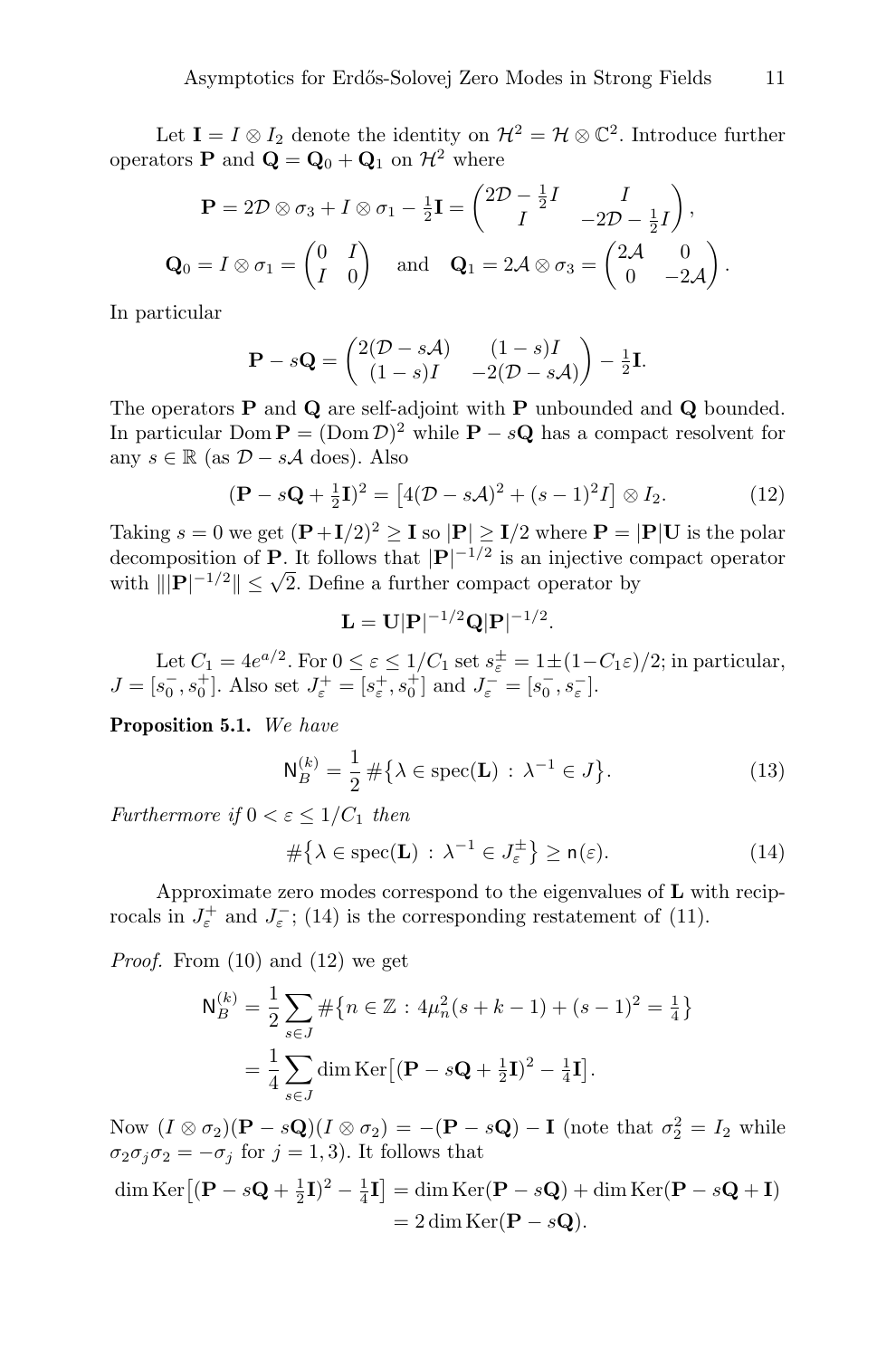However  $\mathbf{I}-s\mathbf{L}=\mathbf{U}|\mathbf{P}|^{-1/2}(\mathbf{P}-s\mathbf{Q})|\mathbf{P}|^{-1/2}$  so  $\dim\text{Ker}(\mathbf{I}-s\mathbf{L})=\dim\text{Ker}(\mathbf{P}-s\mathbf{L})$  $s\mathbf{Q}$ ) for any s (recall that  $|\mathbf{P}|^{-1/2}$  is injective). Combining the above gives (13).

Now  $|s_{\varepsilon}^{\pm} - 1| = (1 - C_1 \varepsilon)/2 \leq 1/2$ . If  $|\mu_n(k)| \leq \varepsilon \leq 1/C_1$  for some  $n \in \mathbb{Z}$  then

$$
|\mu_n(k + s_{\varepsilon}^{\pm} - 1)| \le e^{a/2} |\mu_n(k)| \le \frac{1}{4}C_1\varepsilon
$$

using Corollary 4.3. It follows that

$$
4\mu_n^2(k+s_{\varepsilon}^{\pm}-1) + (s_{\varepsilon}^{\pm}-1)^2 \leq \frac{1}{4}(C_1\varepsilon)^2 + \frac{1}{4}(1-C_1\varepsilon)^2 \leq \frac{1}{4}.
$$

However  $4\mu_n^2(k+s_0^{\pm}-1) + (s_0^{\pm}-1)^2 \geq 1/4$  while  $\mu_n$  is continuous. Thus there is at least one  $s \in J_{\varepsilon}^{\pm}$  with  $4\mu_n^2(k+s-1) + (s-1)^2 = 1/4$ . Since  $n(\varepsilon) = \#\{n \in \mathbb{Z} : |\mu_n(k)| \leq \varepsilon\}$  estimate (14) now follows.

#### 6. Estimates for singular values

Define compact self-adjoint operators by

$$
\mathbf{K}_{j} = |\mathbf{P}|^{-1/2} \mathbf{Q}_{j} |\mathbf{P}|^{-1/2}, \quad j = 0, 1
$$

and  $\mathbf{K} = \mathbf{K}_0 + \mathbf{K}_1$ . Then  $\mathbf{L} = \mathbf{U}\mathbf{K}$  so  $\mathbf{L}^* \mathbf{L} = \mathbf{K}^2$ ; in particular, the singular values of  $L$  are simply the moduli of the eigenvalues of  $K$ . In order to study the latter we treat  $\mathbf{K}_1$  as a perturbation of  $\mathbf{K}_0$ ; in turn, the spectrum of  $\mathbf{K}_0$ can be determined from that of D.

For any  $d \in \mathbb{R}$  let  $X_d$  denote the symmetric  $2 \times 2$  matrix

$$
X_d = \begin{pmatrix} 2d - \frac{1}{2} & 1 \\ 1 & -2d - \frac{1}{2} \end{pmatrix}.
$$

The eigenvalues of  $X_d$  are  $-1/2 + \Delta$  and  $-1/2 - \Delta$  where  $\Delta = \sqrt{4d^2 + 1} \ge 1$ . Thus √

$$
\| |X_d|^{-1/2} \| = \left( \Delta - \frac{1}{2} \right)^{-1/2} \le \min \{ \sqrt{2}, \, |d|^{-1/2} \}. \tag{15}
$$

Define a quadratic polynomial by

$$
p_d(\lambda) = \lambda^2 + \Delta^{-1} \lambda + \frac{1}{4} - \Delta^2.
$$

Then  $p_d(0) \leq -3/4$  so  $p_d$  has one root of each sign; let  $\kappa^{\pm}(d)$  denote the reciprocal of the root with sign  $\pm 1$ . Note that  $\kappa^+(0) = 2$  and  $\kappa^-(0) = -2/3$ .

**Lemma 6.1.** The eigenvalues of the  $2 \times 2$  matrix  $|X_d|^{-1/2} \sigma_1 |X_d|^{-1/2}$  are  $\kappa^+(d)$ and  $\kappa^-(d)$ . Moreover  $\pm \kappa^{\pm}(d) \leq \min\{2, |d|^{-1}\}\$ and  $|\kappa^{\pm}(d) - \kappa^{\pm}(0)| \leq 16d^2$ .

Let  $x_d^{\pm} \in \mathbb{C}^2$  denote a normalised eigenvector of  $|X_d|^{-1/2} \sigma_1 |X_d|^{-1/2}$ corresponding to  $\kappa^{\pm}(d)$ .

*Proof.* We have  $\det(|X_d|\sigma_1) = -|\det X_d| = \frac{1}{4} - \Delta^2$  while  $2\Delta |X_d| + X_d =$  $(2\Delta^2 - \frac{1}{2})I_2$  so Tr $(2\Delta | X_d | \sigma_1) = -\text{Tr}(X_d \sigma_1) = -2$ . Thus  $p_d$  is the characteristic polynomial of  $|X_d|\sigma_1$  and hence  $|X_d|^{1/2}\sigma_1|X_d|^{1/2}$ . The first part of the result follows as  $\sigma_1^{-1} = \sigma_1$ , while the second part can then be obtained from (15) and the fact that  $\|\sigma_1\| = 1$ .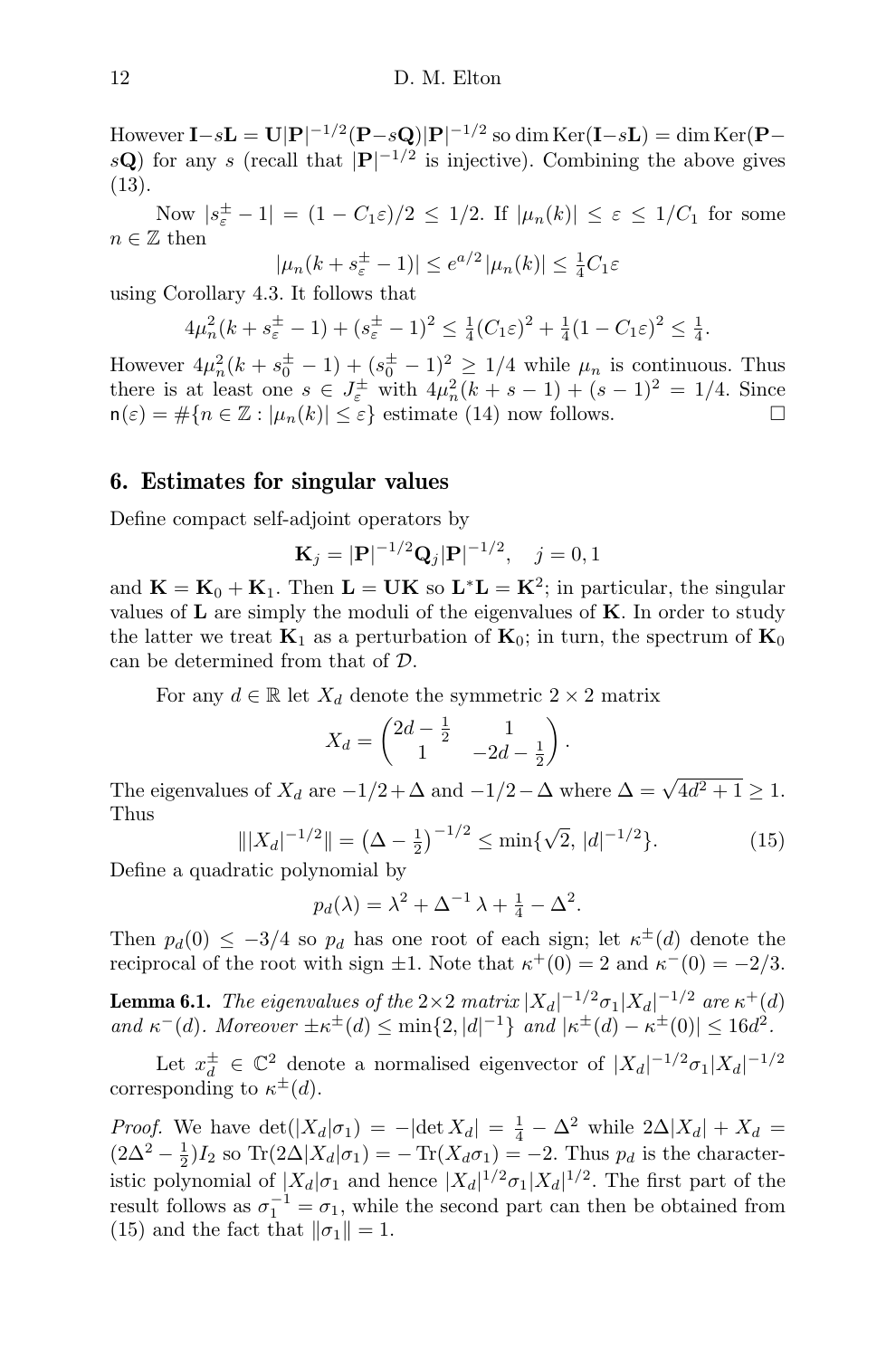Let  $\chi_d^{\pm} = 1/\kappa^{\pm}(d)$  denote the roots of  $p_d$ ; in particular  $|\chi_d^{\pm}| \geq 1/2$ . Now  $p_d(\lambda)$  is decreasing in  $d^2$  for fixed  $\lambda > 0$  so  $\chi_d^+ \ge \chi_0^+ = 1/2$ . Also

$$
p_d(\Delta^2 - \frac{1}{2}) \ge \Delta - \frac{1}{2}(1 + \Delta^{-1}) \ge 0
$$

(recall that  $\Delta \ge 1$ ) so  $\chi_d^+ \le \Delta^2 - 1/2$ . Thus  $0 \le \chi_d^+ - \chi_0^+ \le \Delta^2 - 1 = 4d^2$ . On the other hand  $\chi_d^+ + \chi_d^- = -\Delta^{-1}$  for any d so

$$
(\chi_d^+ - \chi_0^+) + (\chi_d^- - \chi_0^-) = 1 - \Delta^{-1} \in [0, 2d^2].
$$

It follows that  $|\chi_d^- - \chi_0^-| \leq 4d^2$ . Combined we then get

$$
|\kappa^{\pm}(d) - \kappa^{\pm}(0)| = \frac{|\chi_d^{\pm} - \chi_0^{\pm}|}{|\chi_d^{\pm}| |\chi_0^{\pm}|} \le \frac{4d^2}{(\frac{1}{2})(\frac{1}{2})} = 16d^2,
$$

completing the result.

Set  $\nu_n = \mu_n(k-1)$  for  $n \in \mathbb{Z}$  (the eigenvalues of  $\mathcal{D}$ ). By Corollary 4.3 we have

$$
e^{-a}|\mu_n(k)| \le |\nu_n| \le e^a|\mu_n(k)|. \tag{16}
$$

Choose an orthonormal basis  $\{\xi_n : n \in \mathbb{Z}\}\$  of H with  $\mathcal{D}\xi_n = \nu_n \xi_n$ . For each  $n \in \mathbb{Z}$  set  $\kappa_n^{\pm} = \kappa^{\pm}(\nu_n)$  and  $u_n^{\pm} = \xi_n \otimes x_{\nu_n}^{\pm} \in \mathcal{H}^2$ . The definitions of  $\mathbf{K}_0$  and  $X_d$  lead to  $\mathbf{K}_0 u_n^{\pm} = \kappa_n^{\pm} u_n^{\pm}$  so, in particular,  $\{u_n^+, u_n^- : n \in \mathbb{Z}\}\$  is an eigenbasis for  $\mathbf{K}_0$ .

Set  $\mathbb{M}_{\varepsilon} = \{ n \in \mathbb{Z} : |\mu_n(k)| \leq \varepsilon \}$  and  $\mathbb{M}'_R = \{ n \in \mathbb{Z} : |\mu_n(k)| > R \}$ for any  $\varepsilon, R > 0$ . Let  $\Pi_{\varepsilon}^{\pm}$ ,  $\Pi_R'$  and  $\Pi_{\varepsilon,R}$  denote the (orthogonal) spectral projections of  $\mathbf{K}_0$  with

$$
\operatorname{Ran} \Pi_{\varepsilon}^{\pm} = \operatorname{Sp} \{ u_n^{\pm} \, : \, n \in \mathbb{M}_{\varepsilon} \}, \quad \operatorname{Ran} \Pi_R' = \operatorname{Sp} \{ u_n^+, u_n^- \, : \, n \in \mathbb{M}_R' \}
$$

and  $\Pi_{\varepsilon,R} = \mathbf{I} - \Pi_{\varepsilon}^+ - \Pi_{\varepsilon}^- - \Pi_R'$ . Clearly

 $\dim \mathrm{Ran} \Pi_{\varepsilon}^{\pm} = \#\mathbb{M}_{\varepsilon} = \mathsf{n}(\varepsilon) \quad \text{and} \quad \dim \mathrm{Ran} \Pi_{\varepsilon,R} = 2\mathsf{n}(\varepsilon,R).$ 

**Lemma 6.2.** We have  $\pm K_0 \Pi_{\varepsilon}^{\pm} \geq 0$  for all  $\varepsilon > 0$ . Furthermore there exist  $C_{2,1}, C_{2,2} > 0$  so that  $\left\| \left[ \mathbf{K}_0 - \kappa^{\pm}(0) \mathbf{I} \right] \Pi_{\varepsilon}^{\pm} \right\| \leq C_{2,1} \varepsilon^2$  and  $\left\| \mathbf{K}_0 \Pi_R' \right\| \leq C_{2,2} R^{-1}$ for all  $\varepsilon, R > 0$ .

*Proof.* We have  $\pm \kappa_n^{\pm} > 0$  for all *n* while Lemma 6.1 and (16) give

$$
|\kappa_n^\pm-\kappa^\pm(0)|\leq 16\,\nu_n^2\leq 16e^{2a}\varepsilon^2
$$

for  $n \in M_{\varepsilon}$ , and  $|\kappa_n^{\pm}| \leq |\nu_n|^{-1} \leq e^a R^{-1}$  for  $n \in M'_R$ . The result follows (with  $C_{2,1} = 16e^{2a}$  and  $C_{2,2} = e^{a}$  $\Box$ ).

Next we consider  $K_1$ ; we begin with estimates for  $K_1$  restricted to certain spectral subspaces of  $\mathbf{K}_0$ .

**Lemma 6.3.** There exist  $C_{3,1}$ ,  $C_{3,2} > 0$  so that  $\|\Pi_{\varepsilon}^{\pi_1} \mathbf{K}_1 \Pi_{\varepsilon}^{\pi_2}\| \leq C_{3,1} \varepsilon \mathsf{n}(\varepsilon)$  and  $\|\mathbf{K}_1\Pi'_R\| \leq C_{3,2}R^{-1/2}$  for all  $\varepsilon, R > 0$  and  $\pi_1, \pi_2 \in \{+, -\}.$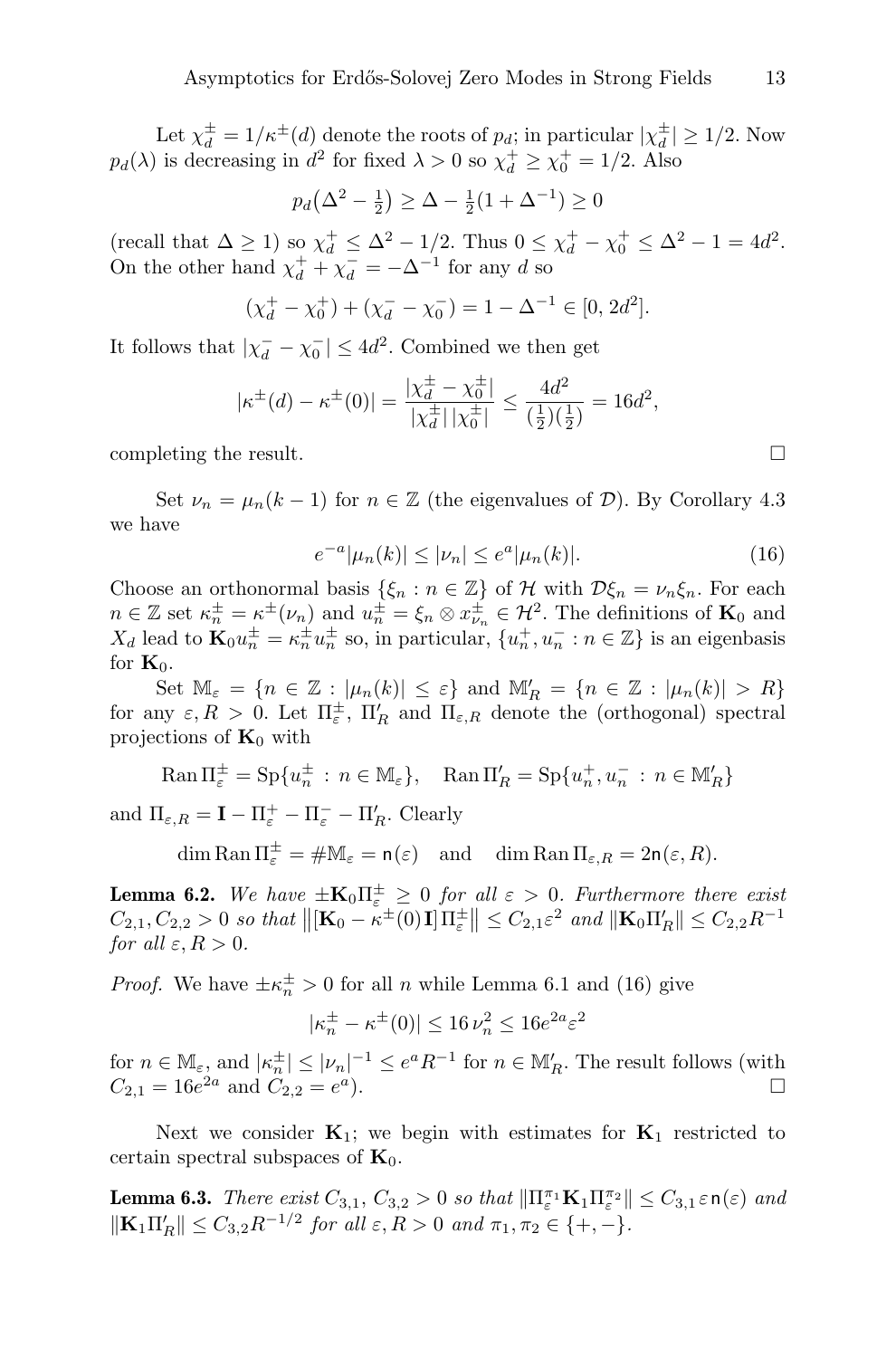*Proof.* Since  $\{u_n^{\pm} : n \in \mathbb{M}_{\varepsilon}\}\)$  is an orthonormal basis for  $\text{Ran} \Pi_{\varepsilon}^{\pm}$  we have

$$
\|\Pi_{\varepsilon}^{\pi_1} \mathbf{K}_1 \Pi_{\varepsilon}^{\pi_2}\|^2 \leq \sum_{m,n \in \mathbb{M}_{\varepsilon}} |\langle u_m^{\pi_1}, \mathbf{K}_1 u_n^{\pi_2} \rangle|^2. \tag{17}
$$

Now the definitions of  $\mathbf{K}_1$  and  $\mathbf{Q}_1$  give

$$
\langle u_m^{\pi_1}, \mathbf{K}_1 u_n^{\pi_2} \rangle = \langle |\mathbf{P}|^{-1/2} u_m^{\pi_1}, \mathbf{Q}_1 |\mathbf{P}|^{-1/2} u_n^{\pi_2} \rangle
$$
  
=  $2 \langle \xi_m, \mathcal{A} \xi_n \rangle \langle |X_{\nu_m}|^{-1/2} x_{\nu_m}^{\pi_1}, \sigma_3 | X_{\nu_n} |^{-1/2} x_{\nu_n}^{\pi_2} \rangle.$ 

Note that  $\|\sigma_3\| = 1$  so  $|\langle |X_{\nu_m}|^{-1/2} x_{\nu_m}^{\pi_1}, \sigma_3 | X_{\nu_n}|^{-1/2} x_{\nu_n}^{\pi_2} \rangle| \leq 2$  by (15). On the other hand when  $m, n \in \mathbb{M}_{\varepsilon}$  Proposition 4.2 and (16) give

$$
|\langle \xi_m, A \xi_n \rangle| = |\langle \xi_m, \sigma(\alpha) \xi_n \rangle| \leq \pi (|\nu_m| + |\nu_n|) ||\alpha||_{L^{\infty}} \leq a e^a \varepsilon.
$$

Therefore  $|\langle u_m^{\pi_1}, \mathbf{K}_1 u_n^{\pi_2} \rangle| \leq C_{3,1} \varepsilon$  with  $C_{3,1} = 4ae^a$ . Since  $\#\mathbb{M}_{\varepsilon} = \mathsf{n}(\varepsilon)$  the first part of the result now follows from (17).

Now let  $u \in \text{Ran }\Pi_R'$ . Then  $u = \sum_{n \in \mathbb{M}_R'} \xi_n \otimes z_n$  for some  $z_n \in \mathbb{C}^2$ , so

$$
|\mathbf{P}|^{-1/2}u = \sum_{n \in \mathbb{M}'_R} \xi_n \otimes |X_{\nu_n}|^{-1/2} z_n.
$$

For  $n \in M'_R$  (15) and (16) lead to

$$
\| |X_{\nu_n}|^{-1/2} z_n \|^2 \le |\nu_n|^{-1} \|z_n\|^2 \le e^a R^{-1} \|z_n\|^2.
$$

Since  $\{\xi_n : n \in \mathbb{M}'_R\}$  is an orthonormal set (in  $\mathcal{H}$ ) it follows that

$$
\| |\mathbf{P}|^{-1/2} u \|^{2} = \sum_{n \in \mathbb{M}'_{R}} \| |X_{\nu_{n}}|^{-1/2} z_{n} \|^{2} \le e^{a} R^{-1} \sum_{n \in \mathbb{M}'_{R}} \| z_{n} \|^{2} = e^{a} R^{-1} \| u \|^{2}.
$$

Therefore  $|||\mathbf{P}|^{-1/2} \Pi_R'|| \leq e^{a/2} R^{-1/2}$ . Recalling that  $|||\mathbf{P}|^{-1/2}|| \leq \sqrt{2}$  and  $\|\mathbf{Q}_1\| = 2\|\mathcal{A}\| = 2\|\alpha\|_{L^\infty}$  the required estimate for  $\|\mathbf{K}_1\Pi'_R\|$  now follows  $\|\mathbf{Q}_1\| = 2\|\mathcal{A}\| = 2\|\mathcal{C}\|_{L^\infty}$  the reduced estimate for  $\|\mathbf{R}_1\mathbf{H}_R\|$  how follows<br>(with  $C_{3,2} = 2\sqrt{2}e^{a/2}\|\alpha\|_{L^\infty}$ ).

For 
$$
\varepsilon, R > 0
$$
 set

$$
\delta(\varepsilon, R) = C_{2,1}\varepsilon^2 + 4C_{3,1}\varepsilon \ln(\varepsilon) + C_{2,2}R^{-1} + 2C_{3,2}R^{-1/2}.
$$
 (18)

Let  $\{\lambda_n^+ : n \in \mathbb{N}\}\$  and  $\{\lambda_n^- : n \in \mathbb{N}\}\$  denote the sets of positive and negative eigenvalues of  $\mathbf{K} = \mathbf{K}_0 + \mathbf{K}_1$ , enumerated to include multiplicities and ordered so that  $\lambda_1^- \leq \lambda_2^- \leq \cdots < 0 < \cdots \leq \lambda_2^+ \leq \lambda_1^+$ .

**Proposition 6.4.** Suppose  $\varepsilon, R > 0$ . Then

$$
\#\{n \in \mathbb{N} : |\lambda_n^{\pm}| > \pm \kappa^{\pm}(0) + \delta(\varepsilon, R)\} \le 2n(\varepsilon, R) \tag{19}
$$

and

$$
\#\{n \in \mathbb{N} : |\lambda_n^{\pm}| > \delta(\varepsilon, R)\} \le n(\varepsilon) + 2n(\varepsilon, R). \tag{20}
$$

The basic argument is a variational one with Lemmas 6.2 and 6.3 providing the relevant information about  $\mathbf{K}_0$  and  $\mathbf{K}_1$  respectively.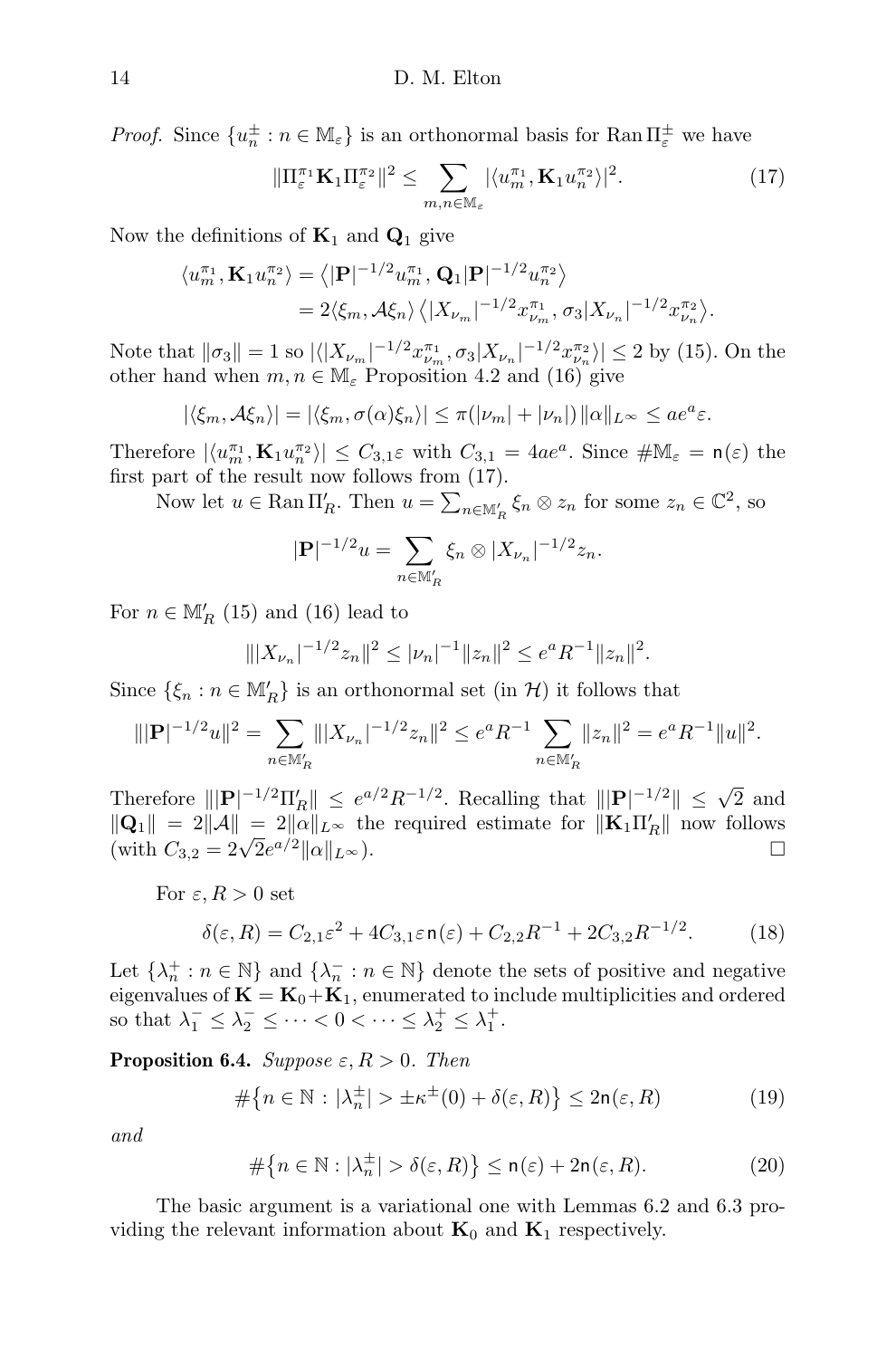*Proof.* Set  $M = \dim \text{Ran } \Pi_{\varepsilon,R} = 2n(\varepsilon,R)$ . Let  $H \leq \mathcal{H}^2$  with  $\dim H = M + 1$ . Choose  $u \in H$  with  $||u|| = 1$  and  $\Pi_{\varepsilon,R}u = 0$ . Then  $u = (\Pi_{\varepsilon}^+ + \Pi_{\varepsilon}^- + \Pi_R')u$  so  $\langle u, \mathbf{K}_0 u \rangle = \langle u, \mathbf{K}_0 \Pi_{\varepsilon}^+ u \rangle + \langle u, \mathbf{K}_0 \Pi_{\varepsilon}^- u \rangle + \langle u, \mathbf{K}_0 \Pi_{R}^t u \rangle \leq \|\mathbf{K}_0 \Pi_{\varepsilon}^+\| + \|\mathbf{K}_0 \Pi_{R}^{\prime}\|$ (since  $\mathbf{K}_0 \Pi_{\varepsilon}^- \leq 0$  from Lemma 6.2) while

$$
\langle u, \mathbf{K}_1 u \rangle = \langle u, (\Pi_{\varepsilon}^+ + \Pi_{\varepsilon}^-) \mathbf{K}_1 (\Pi_{\varepsilon}^+ + \Pi_{\varepsilon}^-) u \rangle + \langle u, \mathbf{K}_1 \Pi_R' u \rangle + \langle \mathbf{K}_1 \Pi_R' u, (\Pi_{\varepsilon}^+ + \Pi_{\varepsilon}^-) u \rangle \leq ||(\Pi_{\varepsilon}^+ + \Pi_{\varepsilon}^-) \mathbf{K}_1 (\Pi_{\varepsilon}^+ + \Pi_{\varepsilon}^-) || + 2 ||\mathbf{K}_1 \Pi_R'||.
$$

Using a variational argument it follows that

$$
\lambda_{M+1}^+ \leq \|\mathbf{K}_0\Pi_{\varepsilon}^+\| + \|\mathbf{K}_0\Pi_R'\| + \|(\Pi_{\varepsilon}^+ + \Pi_{\varepsilon}^-)\mathbf{K}_1(\Pi_{\varepsilon}^+ + \Pi_{\varepsilon}^-)\| + 2\|\mathbf{K}_1\Pi_R'\|.
$$

Lemmas 6.2 and 6.3 then give  $\lambda_{M+1}^+ \leq \kappa^+(0) + \delta(\varepsilon, R)$ . The case of the upper sign in (19) clearly follows. The lower sign can be obtained by a similar argument.

Now set  $M = \dim \text{Ran}(\Pi_{\varepsilon}^+ + \Pi_{\varepsilon,R}) = \mathsf{n}(\varepsilon) + 2\mathsf{n}(\varepsilon,R)$ . A slightly simpler version of the above argument leads to

$$
\lambda_{M+1}^+ \leq \|\mathbf{K}_0 \Pi_R' \| + \|\Pi_{\varepsilon}^- \mathbf{K}_1 \Pi_{\varepsilon}^- \| + 2 \|\mathbf{K}_1 \Pi_R' \|
$$
  

$$
\leq C_{2,2} R^{-1} + C_{3,1} \varepsilon \mathsf{n}(\varepsilon) + 2C_{3,2} R^{-1/2}.
$$

Since the final line is clearly bounded above by  $\delta(\varepsilon, R)$  (20) now follows.  $\Box$ 

#### 7. The upper bound

The upper bound in Theorem 3.3 follows from Theorem 4.1 if we can show that  $\mathsf{N}_{B}^{(k)} - \mathsf{n}_{k,\alpha}(\varepsilon_k)$  is bounded from above by  $o(|k|)$  for suitably chosen  $\varepsilon_k$ . We firstly estimate this difference using Propositions 5.1 and 6.4 together with Weyl's inequality.

**Lemma 7.1.** Suppose  $0 < \varepsilon \leq 1/C_1$  and  $R > 0$ . Then

$$
\left[\frac{2}{3}-\delta(\varepsilon,R)\right]\left[\mathbf{N}_{B}^{(k)}-\mathbf{n}_{k,\alpha}(\varepsilon)\right]\leq\left[\delta(\varepsilon,R)+C_{1}\varepsilon\right]\mathbf{n}_{k,\alpha}(\varepsilon)+2\|\mathbf{K}\|\mathbf{n}_{k,\alpha}(\varepsilon,R).
$$

*Proof.* Put  $N = 2N_B^{(k)}$  and  $M = N - 2n(\varepsilon)$ . Let  $\Lambda = \{ \lambda \in \text{spec}(\mathbf{L}) : \lambda^{-1} \in J \}$ so  $\#\Lambda = N$  by Proposition 5.1. Also let K  $\subset$  spec(**K**) denote the collection of the N eigenvalues of K with largest moduli. Since  $\mathbf{L}^* \mathbf{L} = \mathbf{K}^2$  the singular values of  $\bf{L}$  are precisely the moduli of the eigenvalues of  $\bf{K}$ . Weyl's inequality  $([20])$  then gives

$$
\sum_{\lambda \in \Lambda} \lambda \le \sum_{\lambda \in \mathcal{K}} |\lambda|.
$$
 (21)

For any  $\lambda \in \Lambda$  we have  $\lambda^{-1} \in J = [1/2, 3/2]$  so  $\lambda \geq 2/3$ . If  $\lambda^{-1} \in J_{\varepsilon}^{-}$ then

$$
\lambda \ge \frac{1}{s_{\varepsilon}^-} = \frac{2}{1 + C_1 \varepsilon} \ge 2(1 - C_1 \varepsilon).
$$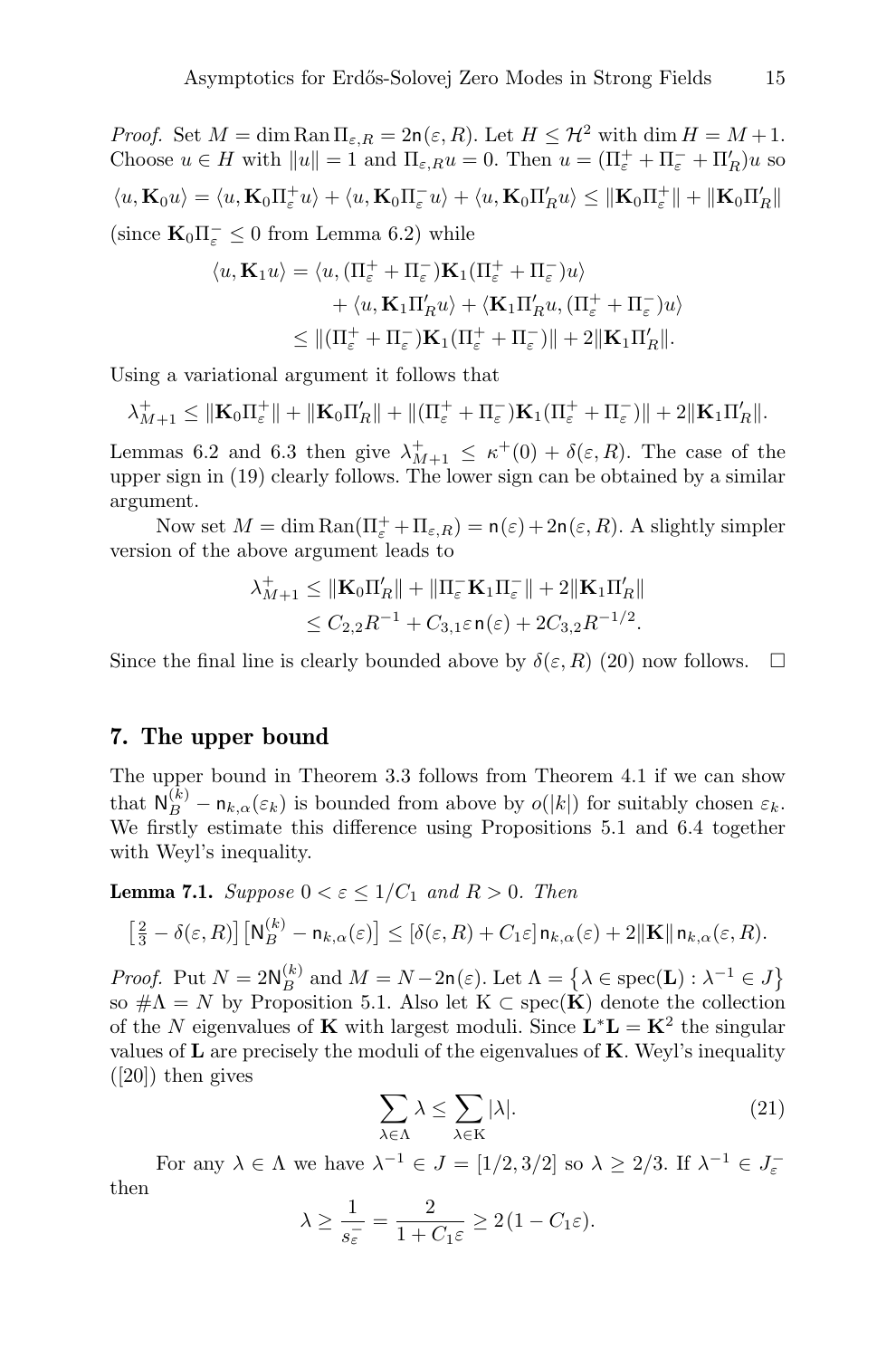From Proposition 5.1 it follows that

$$
\sum_{\lambda \in \Lambda} \lambda \ge 2(1 - C_1 \varepsilon) \mathsf{n}(\varepsilon) + \frac{2}{3}[N - \mathsf{n}(\varepsilon)] = 2\left(\frac{4}{3} - C_1 \varepsilon\right) \mathsf{n}(\varepsilon) + \frac{2}{3}M. \tag{22}
$$

Write  $\delta = \delta(\varepsilon, R)$ . Proposition 6.4 shows that **K** has at most  $2n(\varepsilon, R)$ eigenvalues in each of the intervals  $(-\infty, -2/3 - \delta)$  and  $(2 + \delta, \infty)$ , and at most  $n(\varepsilon)+2n(\varepsilon, R)$  eigenvalues in each of the intervals  $(-\infty, -\delta)$  and  $(\delta, \infty)$ . Furthermore, the spectral radius of **K** is  $\|\mathbf{K}\|$  while  $\#K-(2n(\varepsilon)+4n(\varepsilon, R)) =$  $M-4n(\varepsilon, R) \leq M$ . Therefore

$$
\sum_{\lambda \in \mathcal{K}} |\lambda| \le 4 \|\mathbf{K}\| \mathbf{n}(\varepsilon, R) + \left(\frac{2}{3} + \delta\right) \mathbf{n}(\varepsilon) + (2 + \delta) \mathbf{n}(\varepsilon) + \delta M. \tag{23}
$$

The result now follows when we combine  $(21)$ ,  $(22)$  and  $(23)$ .

Remark. Key to our argument is the identification of those eigenvalues and singular values of L which arise from the Aharonov-Casher and approximate zero modes. These contribute  $\frac{8}{3}n(\varepsilon)$  to each side of (21), the cancellation of which allows the quantity  $N_B^{(k)} - n_{k,\alpha}(\varepsilon)$  to be estimated with sufficient precision.

Since 
$$
||\mathbf{P}|^{-1/2}|| \le \sqrt{2}
$$
 straightforward bounds on **Q** give  

$$
||\mathbf{K}|| \le 2||\mathbf{Q}_0 + \mathbf{Q}_1|| = 2(1 + 4||\alpha||_{L^{\infty}}^2)^{1/2}.
$$
 (24)

*Proof of the upper bound in Theorem 3.3.* Set  $\varepsilon_k = e^{-|k|^{1/2}}$  and  $R_k = |k|^{1/4}$ for all  $k \in \mathbb{Z}$ . As  $|k| \to \infty$  we clearly have  $\varepsilon_k = o(|k|^{-1})$  and  $R_k \to \infty$ , while Theorem 4.1 gives  $n(\varepsilon_k) = \Phi(|\beta|) |k| + o(|k|)$  and  $n(\varepsilon_k, R_k) = o(|k|)$ . It follows that  $\delta(\varepsilon_k, R_k) = o(1)$  (recall (18)) and so  $\mathsf{N}_{B}^{(k)} - \mathsf{n}_{k,\alpha}(\varepsilon_k) = o(|k|)$  by Lemma 7.1 and (24).

## 8. Approximate zero modes on  $\mathbb{S}^2$

Let  $\mathbb{S}^2_+$  (respectively  $\mathbb{S}^2_-$ ) denote the sphere with the south (respectively north) pole removed; if we view  $\mathbb{S}^2$  as the unit sphere in  $\mathbb{R}^3$  then  $\mathbb{S}^2_{\pm}$  =  $\mathbb{S}^2 \setminus \{(0,0,\pm 1)\}\.$  Let  $z_{\pm} : \mathbb{S}^2_{\pm} \to \mathbb{R}^2$  denote stereographic projection, given by

$$
z_{\pm}(x) = \frac{1}{1 \pm x_3}(x_1, x_2), \quad x = (x_1, x_2, x_3) \in \mathbb{S}^2_{\pm}.
$$

Set  $\widetilde{\Omega}(x) = 2(1+|x|^2)^{-1}$  for  $x \in \mathbb{R}^2$ , and  $\Omega_{\pm} = \widetilde{\Omega} \circ z_{\pm}$ . It is straightforward to check that the map  $z_{\pm}$  is an isometry if  $\mathbb{R}^2$  is given the conformal metric  $\widetilde{\Omega}\langle \cdot, \cdot \rangle_{\mathbb{R}^2}$  (where  $\langle \cdot, \cdot \rangle_{\mathbb{R}^2}$  is the usual Euclidean metric on  $\mathbb{R}^2$ ). Hence  $z_{\pm}^*(\tilde{\Omega}^2 \mathbf{v}_{\mathbb{R}^2}) = \mathbf{v}_{\mathbb{S}^2}$  (where  $\mathbf{v}_{\mathbb{R}^2} = dx_1 \wedge dx_2$  is the usual volume form on  $\mathbb{R}^2$ ).

For any  $\delta \in [0,1]$  set  $\mathbb{S}^2_{\delta,\pm} = \mathbb{S}^2 \cap {\{\pm x_3 < \delta\}};$  in particular  $\mathbb{S}^2_{1,\pm} = \mathbb{S}^2_{\pm}$ while  $\mathbb{S}_{0,+}^2$  and  $\mathbb{S}_{0,-}^2$  are the north and south hemispheres. It is easy to check that  $z_{\pm}(\mathbb{S}_{\delta,\pm}^2) = \mathbb{D}_{r_{\delta}}$  where  $r_{\delta}^2 = (1 + \delta)/(1 - \delta)$ , while we have the bounds

$$
1 - \delta < \widetilde{\Omega}(x) \le 2, \quad x \in \mathbb{D}_{r_{\delta}}.\tag{25}
$$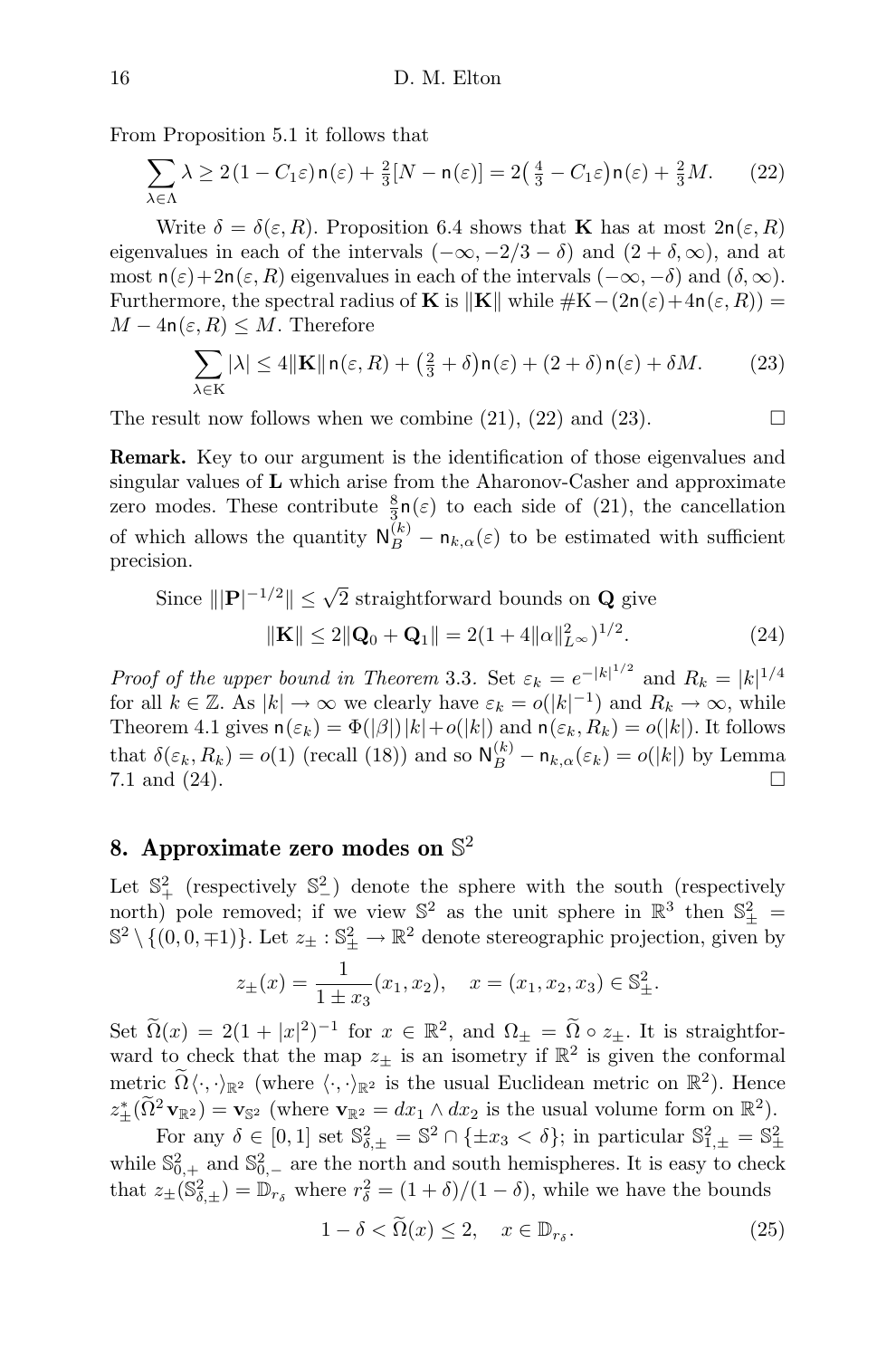Using the isometry  $z_{\pm}^{-1}$  we can pull-back the (restricted) spin<sup>c</sup> bundle  $\Psi^{(k)}$  from  $\mathbb{S}^2_{\pm}$  to get a spin<sup>c</sup> bundle on  $\mathbb{R}^2$ . Since  $\mathbb{R}^2$  is contractible the latter is isomorphic to the trivial bundle  $\mathbb{R}^2 \times \mathbb{C}^2$ , so sections of this bundle (spinors) can be identified with maps  $\mathbb{R}^2 \to \mathbb{C}^2$ . For  $\xi \in \Gamma(\Psi^{(k)})$  with supp $(\xi) \subset \mathbb{S}^2_{\pm}$ let  $\eta = \xi \circ z_{\pm}^{-1}$  denote the corresponding map in  $C_0^{\infty}(\mathbb{R}^2, \mathbb{C}^2)$ . Then

$$
\|\xi\|_{L^2(\mathbb{S}^2)}^2 = \int_{\mathbb{S}^2_{\pm}} |\xi|_{\Psi^{(k)}}^2 \mathbf{v}_{\mathbb{S}^2} = \int_{\mathbb{R}^2} |\xi \circ z_{\pm}|^2 \, \widetilde{\Omega}^2 \mathbf{v}_{\mathbb{R}^2} = \|\widetilde{\Omega}\eta\|_{L^2(\mathbb{R}^2)}^2. \tag{26}
$$

Using the isometry  $z_{\pm}$  and the above identification of spin<sup>c</sup> bundles any Dirac operator on  $\mathbb{S}^2$  can be restricted to  $\mathbb{S}^2_{\pm}$  and then considered as a Dirac operator on  $\mathbb{R}^2$  with the conformal metric  $\widetilde{\Omega} \langle \cdot, \cdot \rangle_{\mathbb{R}^2}$ . Conformal mapping properties of Dirac operators (see [15, Section 1.4] or [10, Theorem 4.3]) mean the latter is simply related to a Dirac operator on  $\mathbb{R}^2$  with the usual metric. Under the above identification of spin<sup>c</sup> bundles a Dirac operator on  $\mathbb{R}^2$  becomes a Weyl-Dirac operator corresponding to a potential  $A' = A'_1 dx_1 + A'_2 dx_2$ on  $\mathbb{R}^2$ ; that is, an operator given by the 2-dimensional version of (1). More precisely let  $\alpha \in \Omega^1(\mathbb{S}^2)$  and consider the Dirac operator  $\mathcal{D}_{\alpha}^{(k)}$  on  $\Psi^{(k)}$ . Then we can find  $A_{\pm} \in \Omega^1(\mathbb{R}^2)$  so that

$$
\left(\Omega_{\pm}^{3/2} \mathcal{D}_{\alpha}^{(k)} \Omega_{\pm}^{-1/2}\right) \left(\eta \circ z_{\pm}\right) = \left(\mathcal{D}_{\mathbb{R}^2, A_{\pm}} \eta\right) \circ z_{\pm} \tag{27}
$$

for all  $\eta: \mathbb{R}^2 \to \mathbb{C}^2$  (note that  $\eta \circ z_{\pm} \in \Gamma(\Psi_{\pm}^{(k)})$ , where  $\Psi_{\pm}^{(k)}$  is the restriction of  $\Psi^{(k)}$  to  $\mathbb{S}^2_{\pm}$ ). Moreover the magnetic field corresponding to  $\mathcal{D}_{\mathbb{R}^2,A_{\pm}}$  is simply the pull-back of that corresponding to  $\mathcal{D}_{\alpha}^{(k)}$  under the map  $z_{\pm}^{-1}$ ; if the latter is  $\beta = f \mathbf{v}_{\mathbb{S}^2}$  then the former will be given by  $\beta_{\pm} = dA_{\pm} = (f \circ z_{\pm}^{-1}) \widetilde{\Omega}^2 \mathbf{v}_{\mathbb{R}^2}$ . In particular for any open subset  $U \subseteq \mathbb{R}^2$  we have

$$
\int_{U} \beta_{\pm} = \int_{z_{\pm}^{-1}(U)} \beta.
$$
\n(28)

For  $A' \in \Omega^1(\mathbb{R}^2)$  and  $r > 0$  let  $\mathcal{P}_{\mathbb{D}_r,A'}$  denote the Pauli operator on  $\mathbb{D}_r$ with magnetic potential  $A'$  and Dirichlet boundary conditions; this can be defined as the non-negative self-adjoint operator associated to the closure of the quadratic form given by  $\eta \mapsto ||\mathcal{D}_{\mathbb{R}^2,A'}\eta||^2_{L^2(\mathbb{R}^2)}$  for  $\eta \in C_0^{\infty}(\mathbb{D}_r, \mathbb{C}^2)$ .

For the next result let  $\mathcal{D}_{\alpha}^{(k)}$  denote a Dirac operator on  $\Psi^{(k)}$  and let  $A_{\pm}$ denote the corresponding 1-forms on  $\mathbb{R}^2$  as discussed above.

**Proposition 8.1.** There exists  $C_4 > 0$  so that, for any  $\mu > 0$  and  $\delta \in (0, 1]$ ,

$$
\#\{\lambda \in \text{spec}(\mathcal{D}_{\alpha}^{(k)}) : |\lambda| \leq \mu\}
$$
  
 
$$
\geq \#\{\lambda \in \text{spec}(\mathcal{P}_{\mathbb{D}, A_+}) : \lambda \leq \mu^2\} + \#\{\lambda \in \text{spec}(\mathcal{P}_{\mathbb{D}, A_-}) : \lambda \leq \mu^2\}
$$

and

$$
\begin{aligned} &\#\{\lambda \in \text{spec}(\mathcal{D}_{\alpha}^{(k)}) : \lambda^2 \le \mu^2 - C_4 \delta^{-2}\} \\ &\le \#\{\lambda \in \text{spec}(\mathcal{P}_{\mathbb{D}_{r_\delta}, A_+}) : \lambda \le (4\mu)^2\} + \#\{\lambda \in \text{spec}(\mathcal{P}_{\mathbb{D}_{r_\delta}, A_-}) : \lambda \le (4\mu)^2\}. \end{aligned}
$$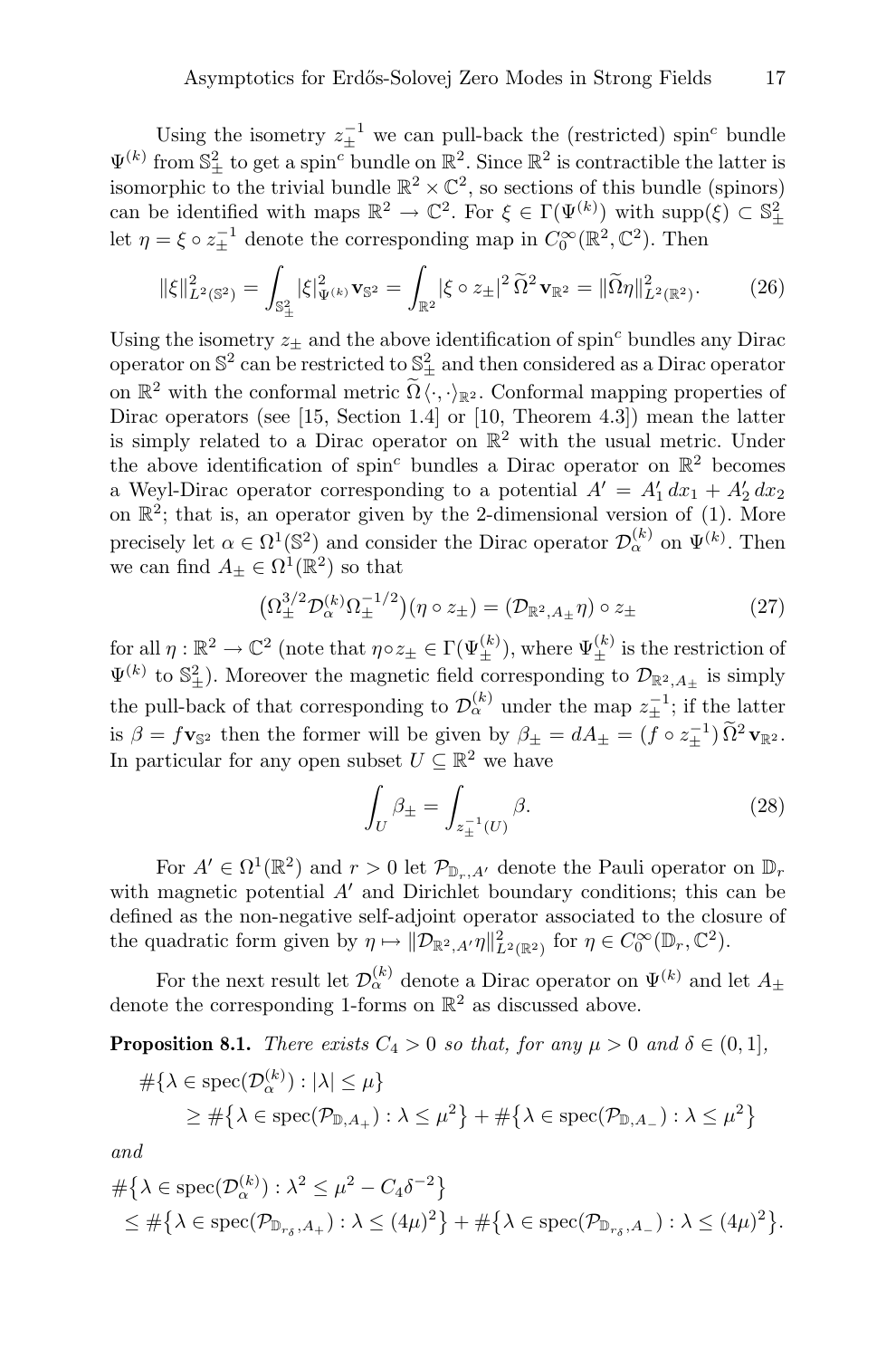Proof. Let  $\eta_{\pm} \in C_0^{\infty}(\mathbb{D}, \mathbb{C}^2)$ . Set  $\xi_{\pm} = (\widetilde{\Omega}^{-1/2} \eta_{\pm}) \circ z_{\pm}^{-1}$  giving  $\xi_{\pm} \in \Gamma(\Psi_{\pm}^{(k)})$ with supp $(\xi_{\pm}) \subseteq \mathbb{S}^2_{0,\pm}$ . Extend  $\xi_{\pm}$  by 0 and set  $\xi = \xi_{+} + \xi_{-} \in \Gamma(\Psi^{(k)})$ . From (25) we have  $\tilde{\Omega} \ge 1$  on  $\mathbb{D}$ . Together with (26) and (27) we then get

$$
\|\xi_{\pm}\|_{L^2(\mathbb{S}^2_{\pm})}^2 = \|\widetilde{\Omega}^{1/2}\eta_{\pm}\|_{L^2(\mathbb{D})}^2 \ge \|\eta_{\pm}\|_{L^2(\mathbb{D})}^2
$$

and

$$
\|\mathcal{D}_{\alpha}^{(k)}\xi_{\pm}\|_{L^{2}(\mathbb{S}^{2}_{\pm})}^{2}=\left\|\widetilde{\Omega}^{-1/2}\mathcal{D}_{\mathbb{R}^{2},A_{\pm}}\eta_{\pm}\right\|_{L^{2}(\mathbb{D})}^{2}\leq\|\mathcal{D}_{\mathbb{D},A_{\pm}}\eta_{\pm}\|_{L^{2}(\mathbb{D})}^{2}.
$$

Since  $\xi_+$  and  $\xi_-$  have disjoint support it follows that

$$
\|\xi\|_{L^2(\mathbb{S}^2)}^2 = \|\xi_+\|_{L^2(\mathbb{S}^2_+)}^2 + \|\xi_-\|_{L^2(\mathbb{S}^2_-)}^2 \ge \|\eta_+\|_{L^2(\mathbb{D})}^2 + \|\eta_-\|_{L^2(\mathbb{D})}^2
$$

and

$$
\begin{aligned} \|\mathcal{D}_{\alpha}^{(k)}\xi\|_{L^2(\mathbb{S}^2)}^2 &= \|\mathcal{D}_{\alpha}^{(k)}\xi_+\|_{L^2(\mathbb{S}^2_+)}^2 + \|\mathcal{D}_{\alpha}^{(k)}\xi_-\|_{L^2(\mathbb{S}^2_-)}^2 \\ &\leq \|\mathcal{D}_{\mathbb{D},A_+}\eta_+\|_{L^2(\mathbb{D})}^2 + \|\mathcal{D}_{\mathbb{D},A_-}\eta_-\|_{L^2(\mathbb{D})}^2. \end{aligned}
$$

A standard variational argument then leads to the first part of the result.

Now choose non-negative  $\chi_{\delta,\pm} \in C_0^{\infty}(\mathbb{S}^2_{\delta,\pm})$  so that  $\chi_{\delta,+}^2 + \chi_{\delta,-}^2 = 1$  and  $|d\chi_{\delta,\pm}| \leq C_{4,0}\delta^{-1}$  on  $\mathbb{S}^2$ , where  $C_{4,0}$  is independent of  $\delta$ . Let  $\xi \in \Gamma(\Psi^{(k)})$  and define compactly supported sections of  $\Psi_{\pm}^{(k)}$  by setting  $\xi_{\delta,\pm} = \chi_{\delta,\pm} \xi$ . Also set  $\eta_{\delta,\pm} = \tilde{\Omega}^{1/2} \xi_{\delta,\pm} \circ z_{\pm}$  giving  $\eta_{\delta,\pm} \in C_0^{\infty}(\mathbb{D}_{r_{\delta}}, \mathbb{C}^2)$ . Then (26), (the upper bound in)  $(25)$  and  $(27)$  give

$$
\|\xi_{\delta,\pm}\|_{L^2(\mathbb{S}^2_{\pm})}^2 = \left\|\widetilde{\Omega}^{1/2}\eta_{\delta,\pm}\right\|_{L^2(\mathbb{R}^2)}^2 \le 2\|\eta_{\delta,\pm}\|_{L^2(\mathbb{D}_{r_\delta})}^2
$$

so

$$
\|\xi\|_{L^2(\mathbb{S}^2)}^2 = \|\xi_{\delta,+}\|_{L^2(\mathbb{S}^2_+)}^2 + \|\xi_{\delta,-}\|_{L^2(\mathbb{S}^2_-)}^2 \le 2\big[\|\eta_{\delta,+}\|_{L^2(\mathbb{D}_{r_\delta})}^2 + \|\eta_{\delta,-}\|_{L^2(\mathbb{D}_{r_\delta})}^2\big].
$$

Similarly

$$
\|\mathcal{D}_{\alpha}^{(k)}\xi_{\delta,\pm}\|_{L^2(\mathbb{S}^2_{\pm})}^2 = \left\|\widetilde{\Omega}^{-1/2}\mathcal{D}_{\mathbb{R}^2,A_{\pm}}\eta_{\delta,\pm}\right\|_{L^2(\mathbb{R}^2)}^2 \ge \frac{1}{2}\|\mathcal{D}_{\mathbb{D}_{r_\delta},A_{\pm}}\eta_{\delta,\pm}\|_{L^2(\mathbb{D}_{r_\delta})}^2
$$

while

$$
\begin{split} \|\mathcal{D}_{\alpha}^{(k)}\xi\|_{L^{2}(\mathbb{S}^{2})}^{2} &= \|\chi_{\delta,+}\mathcal{D}_{\alpha}^{(k)}\xi\|_{L^{2}(\mathbb{S}^{2})}^{2} + \|\chi_{\delta,-}\mathcal{D}_{\alpha}^{(k)}\xi\|_{L^{2}(\mathbb{S}^{2})}^{2} \\ &= \left\|\mathcal{D}_{\alpha}^{(k)}\xi_{\delta,+} - i\sigma(d\chi_{\delta,+})\xi\right\|_{L^{2}(\mathbb{S}^{2})}^{2} + \left\|\mathcal{D}_{\alpha}^{(k)}\xi_{\delta,-} - i\sigma(d\chi_{\delta,-})\xi\right\|_{L^{2}(\mathbb{S}^{2})}^{2} \\ &\geq \frac{1}{2}\left[\|\mathcal{D}_{\alpha}^{(k)}\xi_{\delta,+}\|_{L^{2}(\mathbb{S}^{2}_{+})}^{2} + \|\mathcal{D}_{\alpha}^{(k)}\xi_{\delta,-}\|_{L^{2}(\mathbb{S}^{2}_{-})}^{2}\right] - 2C_{4,0}^{2}\delta^{-2}\|\xi\|_{L^{2}(\mathbb{S}^{2})}^{2} .\end{split}
$$

Therefore

$$
\begin{split} \|\mathcal{D}_{\alpha}^{(k)}\xi\|_{L^{2}(\mathbb{S}^{2})}^{2} &+2C_{4,0}^{2}\delta^{-2}\|\xi\|_{L^{2}(\mathbb{S}^{2})}^{2} \\ &\geq \tfrac{1}{2}\big[\|\mathcal{D}_{\mathbb{D}_{r_{\delta}},A_{+}}\eta_{\delta,+}\|_{L^{2}(\mathbb{D}_{r_{\delta}})}^{2}+\|\mathcal{D}_{\mathbb{D}_{r_{\delta}},A_{-}}\eta_{\delta,-}\|_{L^{2}(\mathbb{D}_{r_{\delta}})}^{2}\big]. \end{split}
$$

A standard variational argument now completes the result (with  $C_4 = 2C_{4,0}^2$ ; note that  $\Gamma(\Psi^{(k)})$  is a core for  $\mathcal{D}_{\alpha}^{(k)}$  $\mathcal{L}_{\alpha}^{(k)}$ ).

We can use (27) to transfer results about approximate zero modes on  $\mathbb{R}^2$  to  $\mathbb{S}^2$ ; information about the former was obtained in [8].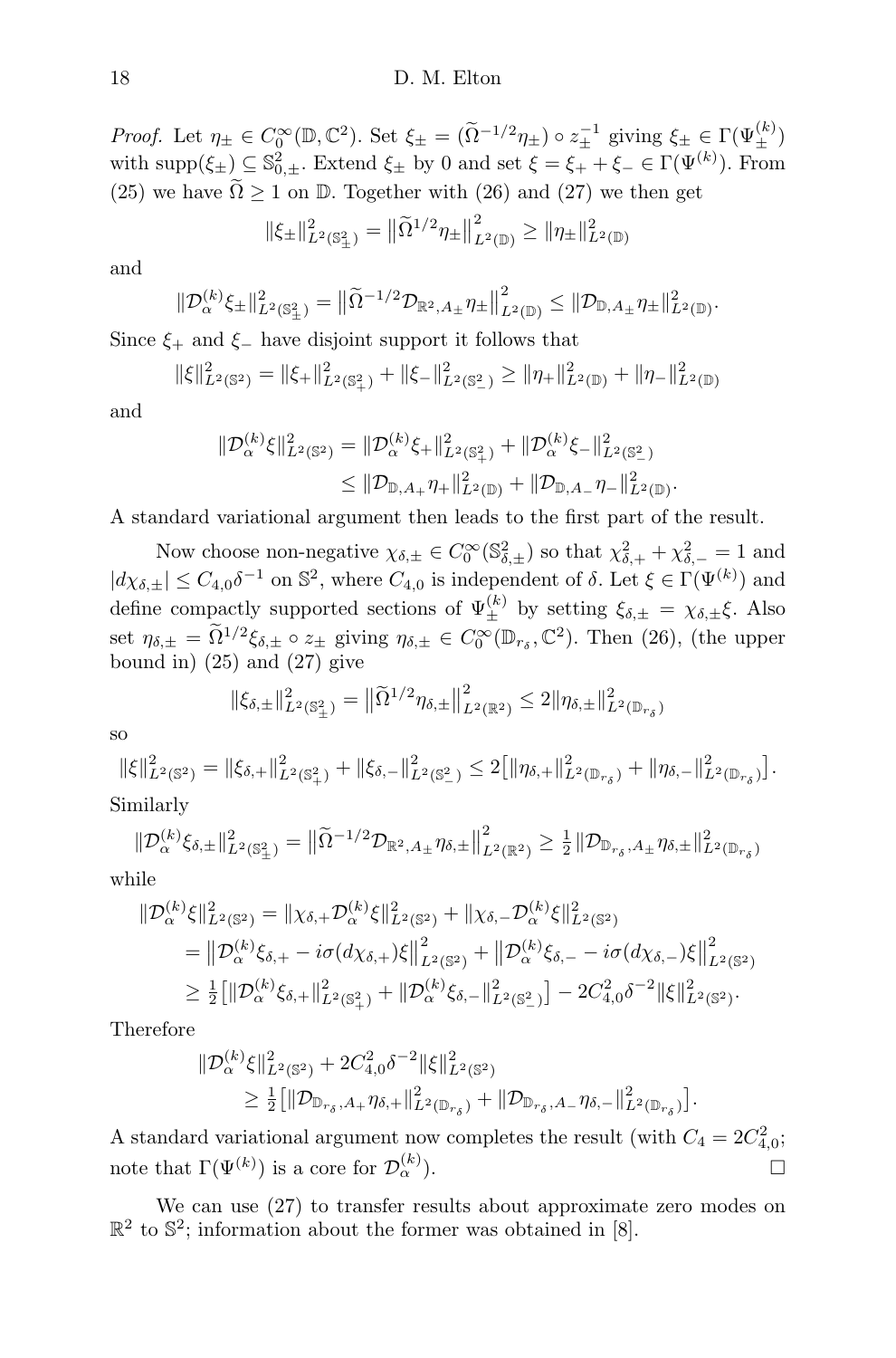*Proof of Theorem 4.1.* For each  $k \in \mathbb{Z}$  we have a Dirac operator  $\mathcal{D}_{k\alpha}^{(k)}$  on  $\Psi^{(k)}$ with magnetic 2-form  $k(\frac{1}{2}\mathbf{v}_{\mathbb{S}^2} + d\alpha)$ . Pulling this back to  $\mathbb{R}^2$  using  $z_{\pm}$  as discussed above, we can arrange so that the corresponding 1-forms on  $\mathbb{R}^2$  are simply  $kA_+$  for fixed (k independent) 1-forms  $A_+$ . The corresponding field is  $k\beta_{\pm}$  where  $\beta_{\pm} = dA_{\pm}$ . By (28) we have

$$
\int_{\mathbb{D}_{r_{\delta}}} |\beta_{\pm}| = \int_{\mathbb{S}^2_{\delta, \pm}} |\beta|, \qquad \delta \in [0, 1]. \tag{29}
$$

From [8, Theorem 1.2] and (29) we get

$$
\liminf_{|k| \to \infty} \frac{1}{|k|} \# \big\{ \lambda \in \text{spec}(\mathcal{P}_{\mathbb{D}, kA_{\pm}}) : \lambda \le \varepsilon_k^2 \big\} \ge \frac{1}{2\pi} \int_{\mathbb{D}} |\beta_{\pm}| = \frac{1}{2\pi} \int_{\mathbb{S}_{0, \pm}^2} |\beta|.
$$

Combined with Proposition 8.1 we then have

$$
\liminf_{|k| \to \infty} \frac{1}{|k|} \, \mathsf{n}_{k,\alpha}(\varepsilon_k) \ge \frac{1}{2\pi} \int_{\mathbb{S}^2_{0,+}} |\beta| \, + \, \frac{1}{2\pi} \int_{\mathbb{S}^2_{0,-}} |\beta| = \Phi(|\beta|).
$$

Now let  $\delta > 0$  and set  $\widetilde{R}_k = 16(R_k^2 + C_4\delta^{-2})$  for  $k \in \mathbb{Z}$ . Then  $\widetilde{R}_k = o(|k|)$ as  $|k| \to \infty$ , so [8, Theorem 1.1] and (29) give

$$
\limsup_{|k| \to \infty} \frac{1}{|k|} \# \big\{ \lambda \in \text{spec}(\mathcal{P}_{\mathbb{D}_{r_{\delta}}, kA_{\pm}}) : \lambda \leq \widetilde{R}_k \big\} \leq \frac{1}{2\pi} \int_{\mathbb{D}_{r_{\delta}}} |\beta_{\pm}| = \frac{1}{2\pi} \int_{\mathbb{S}^2_{\delta, \pm}} |\beta|.
$$

Combined with Proposition 8.1 we then have

$$
\limsup_{|k| \to \infty} \frac{1}{|k|} \, \mathsf{n}_{k,\alpha}(R_k) \le \frac{1}{2\pi} \int_{\mathbb{S}^2_{\delta,+}} |\beta| \, + \, \frac{1}{2\pi} \int_{\mathbb{S}^2_{\delta,-}} |\beta| = \Phi(|\beta|) + O(\delta)
$$

as  $\delta \to 0^+$  (note that  $\beta$  is bounded while  $|\mathbb{S}^2_{\delta,+} \cap \mathbb{S}^2_{\delta,-}| = O(\delta)$ ). Taking  $\delta \to 0^+$  leads to the stated upper bound for  $n_{k,\alpha}(R_k)$ .

## 9. Spin-field estimates on  $\mathbb{S}^2$

For any n let  $d: \Omega^n(\mathbb{S}^2) \to \Omega^{n-1}(\mathbb{S}^2)$  and  $\delta: \Omega^n(\mathbb{S}^2) \to \Omega^{n-1}(\mathbb{S}^2)$  denote the exterior derivative and its adjoint with respect to the Hodge ∗ operator. We have  $*:\Omega^n(\mathbb{S}^2)\to\Omega^{2-n}(\mathbb{S}^2)$  with  $**=(-1)^n$  and  $\delta=-*d*$ . Also  $*\mathbf{v}_{\mathbb{S}^2}=1$ .

The expression  $d\delta + \delta d$  defines the Laplace-de Rham operator on nforms. For  $n = 0$  this reduces to  $\delta d = -\Delta$ , the negative of the Laplace-Beltrami operator on (scalar) functions. The Green's function for the latter is given in terms of  $log(1-x)y$  (where the dot product is defined by viewing  $\mathbb{S}^2$  as the unit sphere in  $\mathbb{R}^3$ ); more precisely, if  $f \in C^\infty(\mathbb{S}^2)$  with  $\int_{\mathbb{S}^2} f \mathbf{v}_{\mathbb{S}^2} = 0$ then

$$
f(x) = \frac{1}{4\pi} \int_{\mathbb{S}^2} \log(1 - x \cdot y) \, \Delta f(y) \, \mathbf{v}_{\mathbb{S}^2}(y) \tag{30}
$$

for all  $x \in \mathbb{S}^2$  (see [11, Theorem 4.15]). From this we can obtain a related integral representation for 1-forms. Firstly for any  $y \in \mathbb{R}^3$  let  $\rho_y \in \Omega^1(\mathbb{S}^2)$ denote the exterior derivative of  $x \mapsto x.y$ .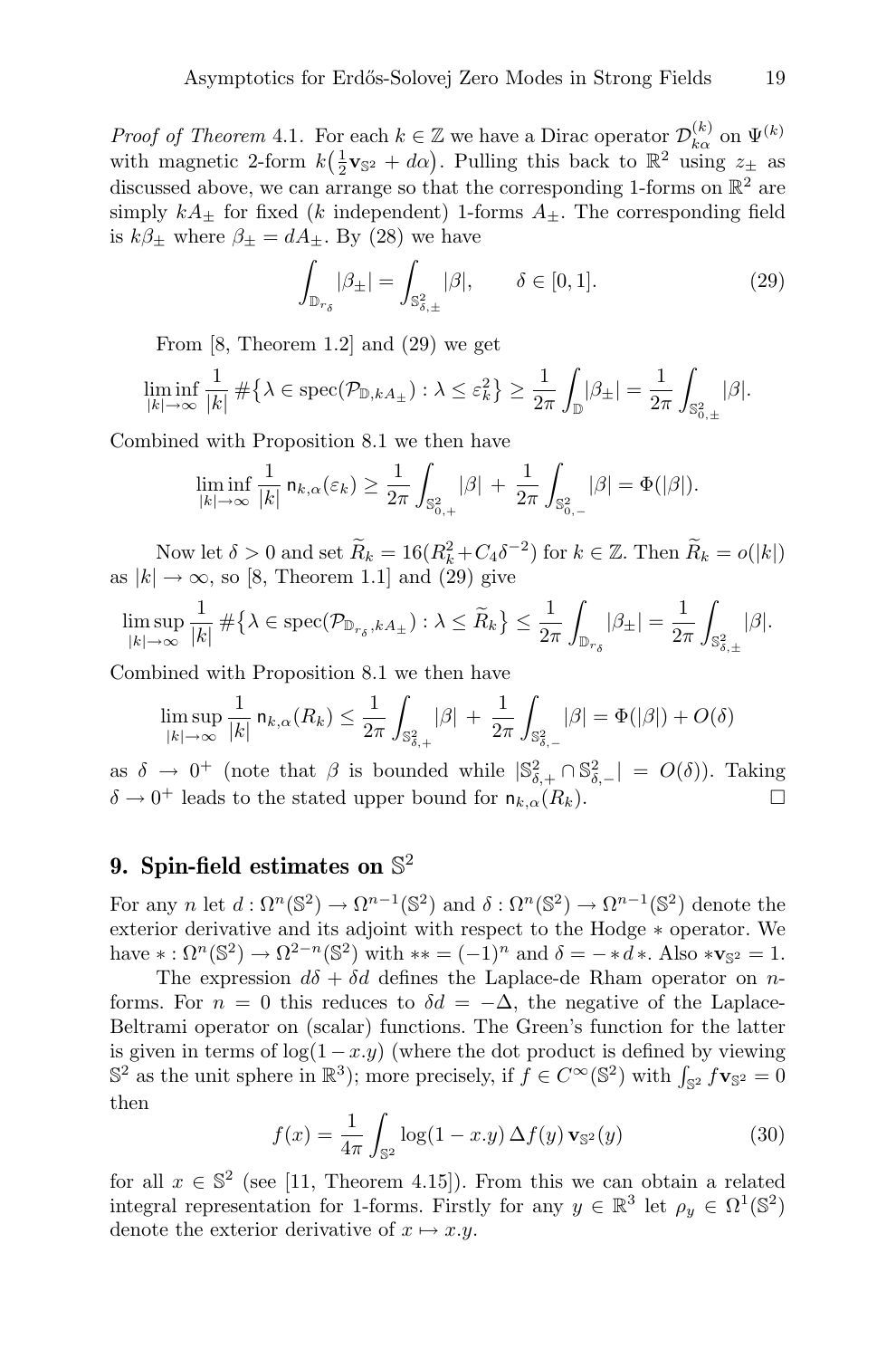**Proposition 9.1.** For any  $\omega \in \Omega^1(\mathbb{S}^2)$  and  $x \in \mathbb{S}^2$  we have

$$
\omega(x) = \frac{1}{4\pi} \int_{\mathbb{S}^2} \frac{\rho_y(x)}{1 - x \cdot y} \, \delta \omega(y) \, \mathbf{v}_{\mathbb{S}^2}(y) - \frac{1}{4\pi} \int_{\mathbb{S}^2} \frac{(\ast \rho_y)(x)}{1 - x \cdot y} \, d\omega(y).
$$

*Proof.* Suppose  $f \in C^{\infty}(\mathbb{S}^2)$  satisfies  $\int_{\mathbb{S}^2} f \mathbf{v}_{\mathbb{S}^2} = 0$ . Taking the exterior derivative of  $(30)$  with respect to x gives

$$
df(x) = \frac{1}{4\pi} \int_{\mathbb{S}^2} \frac{\rho_y(x)}{1 - x \cdot y} \, \delta df(y) \, \mathbf{v}_{\mathbb{S}^2}(y). \tag{31}
$$

Now suppose  $\nu \in \Omega^2(\mathbb{S}^2)$  with  $\int_{\mathbb{S}^2} \nu = 0$ . Set  $g = \nu \in C^\infty(\mathbb{S}^2)$  so  $\delta \nu = -\ast dg$ and  $(\delta dg)\mathbf{v}_{\mathbb{S}^2} = d\delta \nu$ . Applying the Hodge  $*$  to (31) then leads to

$$
\delta \nu(x) = -\frac{1}{4\pi} \int_{\mathbb{S}^2} \frac{(*\rho_y)(x)}{1 - x \cdot y} \, d\delta \nu(y). \tag{32}
$$

Finally suppose  $\omega \in \Omega^1(\mathbb{S}^2)$ . Since  $H^1(\mathbb{S}^2) = 0$  the Hodge decomposition theorem gives  $f \in C^{\infty}(\mathbb{S}^2)$  and  $\nu \in \Omega^2(\mathbb{S}^2)$  such that  $\omega = df + \delta \nu$ . Since  $d1 = 0 = \delta \mathbf{v}_{\mathbb{S}^2}$  we may assume  $\int_{\mathbb{S}^2} f \mathbf{v}_{\mathbb{S}^2} = 0 = \int_{\mathbb{S}^2} \nu$ . The result now follows from (31) and (32).

For any  $x, y \in \mathbb{S}^2$  it is easy to check  $|\rho_y(x)|_{\mathbb{S}^2} = |(*\rho_y)(x)|_{\mathbb{S}^2} = 1 - (x \cdot y)^2$ . A straightforward calculation then gives

$$
\int_{\mathbb{S}^2} \left| \frac{\rho_y(x)}{1 - x \cdot y} \right|_{\mathbb{S}^2} \mathbf{v}_{\mathbb{S}^2}(x) = 2\pi^2 = \int_{\mathbb{S}^2} \left| \frac{(*\rho_y)(x)}{1 - x \cdot y} \right|_{\mathbb{S}^2} \mathbf{v}_{\mathbb{S}^2}(x).
$$

Coupled with Proposition 9.1 we immediately get the following estimate for 1-forms.

**Corollary 9.2.** For any  $\omega \in \Omega^1(\mathbb{S}^2)$  we have  $\|\omega\|_{L^1} \leq \frac{1}{2}\pi(\|\delta\omega\|_{L^1} + \|d\omega\|_{L^1})$ .

When needed  $\{e_1, e_2\}$  denotes an orthonormal frame (of local vector fields) while  $\{\theta_1, \theta_2\}$  denotes the corresponding orthonormal dual frame (of local 1-forms). We assume  $\{e_1, e_2\}$  is positively oriented so  $\mathbf{v}_{\mathbb{S}^2} = \theta_1 \wedge \theta_2$ . Also  $*\theta_1 = \theta_2$  and  $*\theta_2 = -\theta_1$ . For any  $\omega \in \Omega^1(\mathbb{S}^2)$  we have the local expression

$$
\delta\omega = -\operatorname{tr}\nabla\omega = -\big[ (\nabla_{e_1}\omega)(e_1) + (\nabla_{e_2}\omega)(e_2) \big],\tag{33}
$$

where  $\nabla$  denotes the Levi-Civita connection (on 1-forms; see [14, Lemma 4.8]).

For any spinors  $\xi, \eta \in \Gamma(\Psi^{(k)})$  let  $\omega_{\xi, \eta} \in \Omega^1(\mathbb{S}^2)$  be the unique 1-form satisfying

$$
\langle \omega_{\xi,\eta}, \rho \rangle_{\mathbb{S}^2} = \langle \xi, \sigma(\rho) \eta \rangle_{\Psi^{(k)}}
$$

for all  $\rho \in \Omega^1(\mathbb{S}^2)$ . In terms of a local orthonormal frame we can write

$$
\omega_{\xi,\eta} = \langle \xi, \sigma(\theta_1)\eta \rangle_{\Psi^{(k)}} \theta_1 + \langle \xi, \sigma(\theta_2)\eta \rangle_{\Psi^{(k)}} \theta_2.
$$

**Lemma 9.3.** Let  $\overline{V}$  be a spin<sup>c</sup> connection on  $\Psi^{(k)}$ . If  $\xi, \eta \in \Gamma(\Psi^{(k)})$  and  $X \in \Gamma(T\mathbb{S}^2)$  then  $\nabla_X \omega_{\xi,\eta} = \omega_{\widetilde{\nabla}_X \xi,\eta} + \omega_{\xi,\widetilde{\nabla}_X \eta}$ .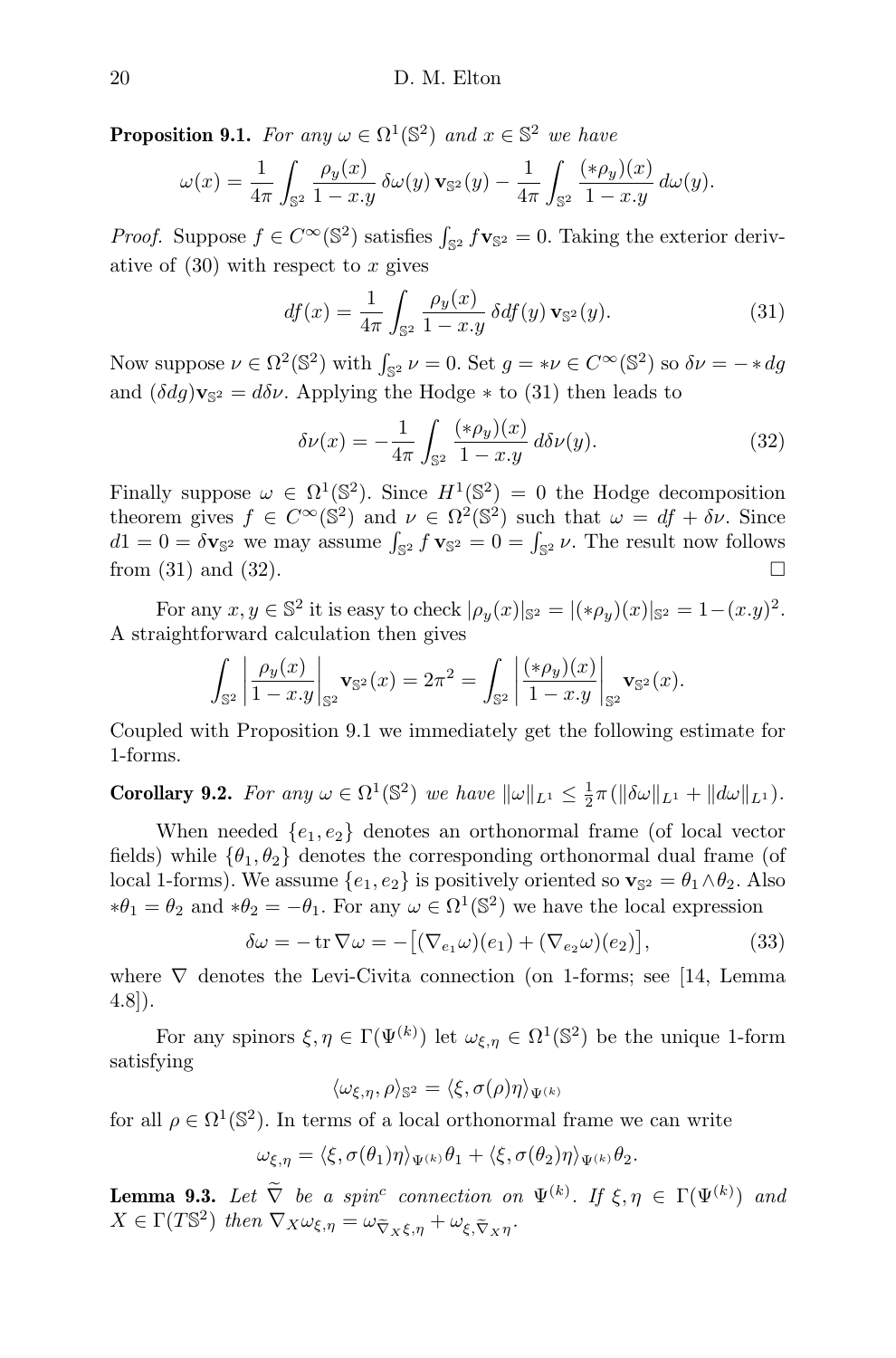*Proof.* We have  $X \langle \omega_{\xi,\eta}, \rho \rangle_{\mathbb{S}^2} = \langle \nabla_X \omega_{\xi,\eta}, \rho \rangle_{\mathbb{S}^2} + \langle \omega_{\xi,\eta}, \nabla_X \rho \rangle_{\mathbb{S}^2}$  while  $X\langle \xi, \sigma(\rho)\eta \rangle_{\Psi^{(k)}} = \langle \xi, \widetilde{\nabla}_X \sigma(\rho)\eta \rangle_{\Psi^{(k)}} + \langle \xi, \widetilde{\nabla}_X(\sigma(\rho)\eta) \rangle_{\Psi^{(k)}}$  $=\langle \xi, \widetilde{\nabla}_X \sigma(\rho) \eta \rangle_{\Psi(k)} + \langle \xi, \sigma(\rho) \widetilde{\nabla}_X \sigma(\rho) \eta \rangle_{\Psi(k)} + \langle \xi, \sigma(\nabla_X \rho) \eta \rangle_{\Psi(k)} .$ 

The result now follows from the definition of  $\omega_{\xi,n}$ .

Recall that Clifford multiplication extends naturally to 2-forms; in particular  $\sigma(\mathbf{v}_{\mathbb{S}^2}) = \sigma(\theta_1)\sigma(\theta_2)$  while for any 1-form  $\rho$ 

$$
\sigma(\rho)\sigma(\mathbf{v}_{\mathbb{S}^2}) = -\sigma(*\rho). \tag{34}
$$

**Proposition 9.4.** Let  $\mathcal{D}$  be a Dirac operator on  $\Psi^{(k)}$ . If  $\xi, \eta \in \Gamma(\Psi^{(k)})$  then

$$
\delta\omega_{\xi,\eta} = i \langle \mathcal{D}\xi, \eta \rangle_{\Psi^{(k)}} - i \langle \xi, \mathcal{D}\eta \rangle_{\Psi^{(k)}} \tag{35}
$$

and

$$
d\omega_{\xi,\eta} = -i\big[\langle \mathcal{D}\xi, \sigma(\mathbf{v}_{\mathbb{S}^2})\eta \rangle_{\Psi^{(k)}} + \langle \xi, \sigma(\mathbf{v}_{\mathbb{S}^2})\mathcal{D}\eta \rangle_{\Psi^{(k)}}\big] \mathbf{v}_{\mathbb{S}^2}.
$$
 (36)

*Proof.* Let  $\nabla$  denote the spin<sup>c</sup> connection defining  $\mathcal{D}$ . By (33) and Lemma 9.3

$$
\delta\omega_{\xi,\eta} = -\nabla_{e_1}\omega_{\xi,\eta}(e_1) - \nabla_{e_2}\omega_{\xi,\eta}(e_2)
$$
  
\n
$$
= -\omega_{\widetilde{\nabla}_{e_1}\xi,\eta}(e_1) - \omega_{\widetilde{\nabla}_{e_2}\xi,\eta}(e_2) - \omega_{\xi,\widetilde{\nabla}_{e_1}\eta}(e_1) - \omega_{\xi,\widetilde{\nabla}_{e_2}\eta}(e_2)
$$
  
\n
$$
= -\langle [\sigma(\theta_1)\widetilde{\nabla}_{e_1} + \sigma(\theta_2)\widetilde{\nabla}_{e_2}] \xi, \eta \rangle_{\Psi^{(k)}} - \langle \xi, [\sigma(\theta_1)\widetilde{\nabla}_{e_1} + \sigma(\theta_2)\widetilde{\nabla}_{e_2}] \eta \rangle_{\Psi^{(k)}}
$$
  
\n
$$
= -\langle i\mathcal{D}\xi, \eta \rangle_{\Psi^{(k)}} - \langle \xi, i\mathcal{D}\eta \rangle_{\Psi^{(k)}}.
$$

On the other hand working in a local orthonormal frame and applying (34) gives

$$
\begin{split} * \omega_{\xi,\eta} &= \langle \xi, \sigma(-*\theta_2) \eta \rangle_{\Psi^{(k)}} * \theta_1 + \langle \xi, \sigma(*\theta_1) \eta \rangle_{\Psi^{(k)}} * \theta_2 \\ &= -\langle \xi, \sigma(\theta_2) \sigma(\mathbf{v}_{\mathbb{S}^2}) \eta \rangle_{\Psi^{(k)}} \theta_2 + \langle \xi, \sigma(\theta_1) \sigma(\mathbf{v}_{\mathbb{S}^2}) \eta \rangle_{\Psi^{(k)}} (-\theta_1) = \omega_{\xi,\sigma(\mathbf{v}_{\mathbb{S}^2})\eta}. \end{split}
$$

Together with (5) and (35) we get

$$
\delta*\omega_{\xi,\eta}=-\delta\omega_{\xi,\sigma(\mathbf{v}_{\mathbb{S}^2})\eta}=i\langle\mathcal{D}\xi,\sigma(\mathbf{v}_{\mathbb{S}^2})\eta\rangle_{\Psi^{(k)}}-i\langle\xi,-\sigma(\mathbf{v}_{\mathbb{S}^2})\mathcal{D}\eta\rangle_{\Psi^{(k)}}.
$$

However  $d = -\ast \delta \ast$  and  $\ast 1 = \mathbf{v}_{\mathbb{S}^2}$  so (36) follows.

Proof of Proposition 4.2. Define a vector field X' on  $\mathbb{S}^2$  by  $\alpha' = \langle X', \cdot \rangle_{\mathbb{S}^2}$ . Then  $|X'|_{\mathbb{S}^2} = |\alpha'|_{\mathbb{S}^2}$  while  $\langle \xi_1, \sigma(\alpha') \xi_2 \rangle_{\Psi^{(k)}} = \omega_{\xi_1, \xi_2}(X')$ . Hence

$$
|\langle \xi_1, \sigma(\alpha') \xi_2 \rangle| \leq \int_{\mathbb{S}^2} |X'|_{\mathbb{S}^2} |\omega_{\xi_1, \xi_2}|_{\mathbb{S}^2} \mathbf{v}_{\mathbb{S}^2}
$$
  
\n
$$
\leq ||\alpha'||_{L^{\infty}(\mathbb{S}^2)} ||\omega_{\xi_1, \xi_2}||_{L^1(\mathbb{S}^2)}
$$
  
\n
$$
\leq \frac{\pi}{2} ||\alpha'||_{L^{\infty}(\mathbb{S}^2)} [||\delta \omega_{\xi_1, \xi_2}||_{L^1(\mathbb{S}^2)} + ||d \omega_{\xi_1, \xi_2}||_{L^1(\mathbb{S}^2)}]
$$

by Corollary 9.2. On the other hand Proposition 9.4 leads to

$$
\begin{aligned} |\delta\omega_{\xi_1,\xi_2}|_{\mathbb{S}^2}, |d\omega_{\xi_1,\xi_2}|_{\mathbb{S}^2} &\leq |\mathcal{D}^{(k)}_{t\alpha}\xi_1|_{\Psi^{(k)}} |\xi_2|_{\Psi^{(k)}} + |\xi_1|_{\Psi^{(k)}} |\mathcal{D}^{(k)}_{t\alpha}\xi_2|_{\Psi^{(k)}}\\ &= (|\lambda_1| + |\lambda_2|) |\xi_1|_{\Psi^{(k)}} |\xi_2|_{\Psi^{(k)}} \end{aligned}
$$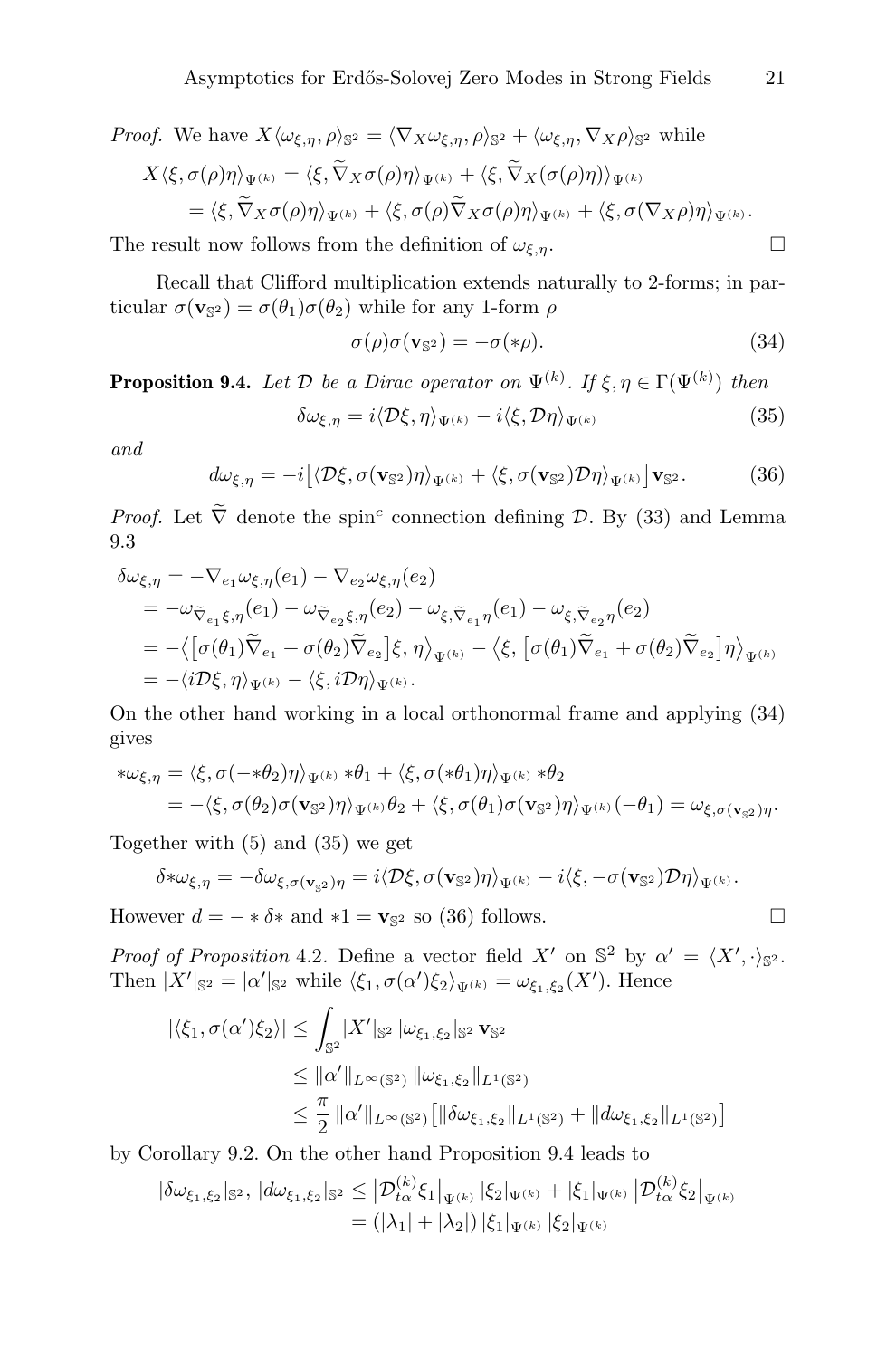(note that  $\sigma(\mathbf{v}_{\mathbb{S}^2})$  is a unitary operator in the fibres of  $\Psi^{(k)}$ ). However

$$
2\int_{\mathbb{S}^2} |\xi_1|_{\Psi^{(k)}} |\xi_2|_{\Psi^{(k)}} \mathbf{v}_{\mathbb{S}^2} \le \int_{\mathbb{S}^2} \left[ |\xi_1|_{\Psi^{(k)}}^2 + |\xi_2|_{\Psi^{(k)}}^2 \right] \mathbf{v}_{\mathbb{S}^2}
$$
  
=  $||\xi_1||_{L^2(\mathbb{S}^2)}^2 + ||\xi_2||_{L^2(\mathbb{S}^2)}^2 = 2.$ 

The result follows.

#### Acknowledgements

The author wishes to thank I. Sorrell and D. Vassiliev for several useful discussions. This research was supported by EPSRC under grant EP/E037410/1. The author also acknowledges the hospitality of the Isaac Newton Institute for Mathematical Sciences in Cambridge, where this work was completed during the programme Periodic and Ergodic Spectral Problems.

#### References

- [1] Adam, C., Muratori, B., and Nash, C.: Zero modes of the Dirac operator in three dimensions. Phys. Rev. D, 60, 125001 (1999).
- [2] Adam, C., Muratori, B., and Nash, C.: Degeneracy of zero modes of the Dirac operator in three dimensions. Phys. Lett. B 485, 314–318 (2000).
- [3] Aharonov, Y., and Casher, A.: Ground state of a spin-1/2 charged particle in a two-dimensional magnetic field. Phys. Rev. A 19 no. 6, 2461–2462 (1979).
- [4] Balinsky, A. A., and Evans, W. D.: On the zero modes of Pauli operators. J. Funct. Anal. 179, 120–135 (2001).
- [5] Balinsky, A. A., and Evans, W. D.: On the zero modes of Weyl-Dirac operators and their multiplicity. Bull. London Math. Soc. 34, 236–242 (2002).
- [6] Elton, D. M.: New examples of zero modes. J. Phys. A 33, 7297–7303 (2000) .
- [7] Elton, D. M.: The local structure of the set of zero mode producing magnetic potentials. Commun. Math. Phys. 229, 121–139 (2002).
- [8] Elton, D. M.: Approximate Zero Modes for the Pauli Operator on a Region. To appear in J. Spectr. Theory.
- [9] Elton, D. M., Ta, N. T.: Eigenvalue Counting Estimates for a Class of Linear Spectral Pencils with Applications to Zero Modes. J. Math. Anal. Appl. 391, 613–618 (2012).
- [10] Erdős, L., and Solovej, J. P.: The kernel of Dirac operators on  $\mathbb{S}^3$  and  $\mathbb{R}^3$ . Rev. Math. Phys. 13, 1247–1280 (2001).
- [11] Freeden, W., and Schreiner, M.: Spherical Functions of Mathematical Geosciences. Springer-Verlag, Berlin (2009).
- [12] Friedrich, T.: Dirac Operators in Riemannian Geometry. Graduate Studies in Mathematics 25, AMS, Providence (2000).
- [13] Fröhlich, J., Lieb, E., and Loss, M.: Stability of Coulomb Systems with Magnetic Fields I. The One Electron Atom. Commun. Math. Phys. 104, 251–270  $(1986)$ .